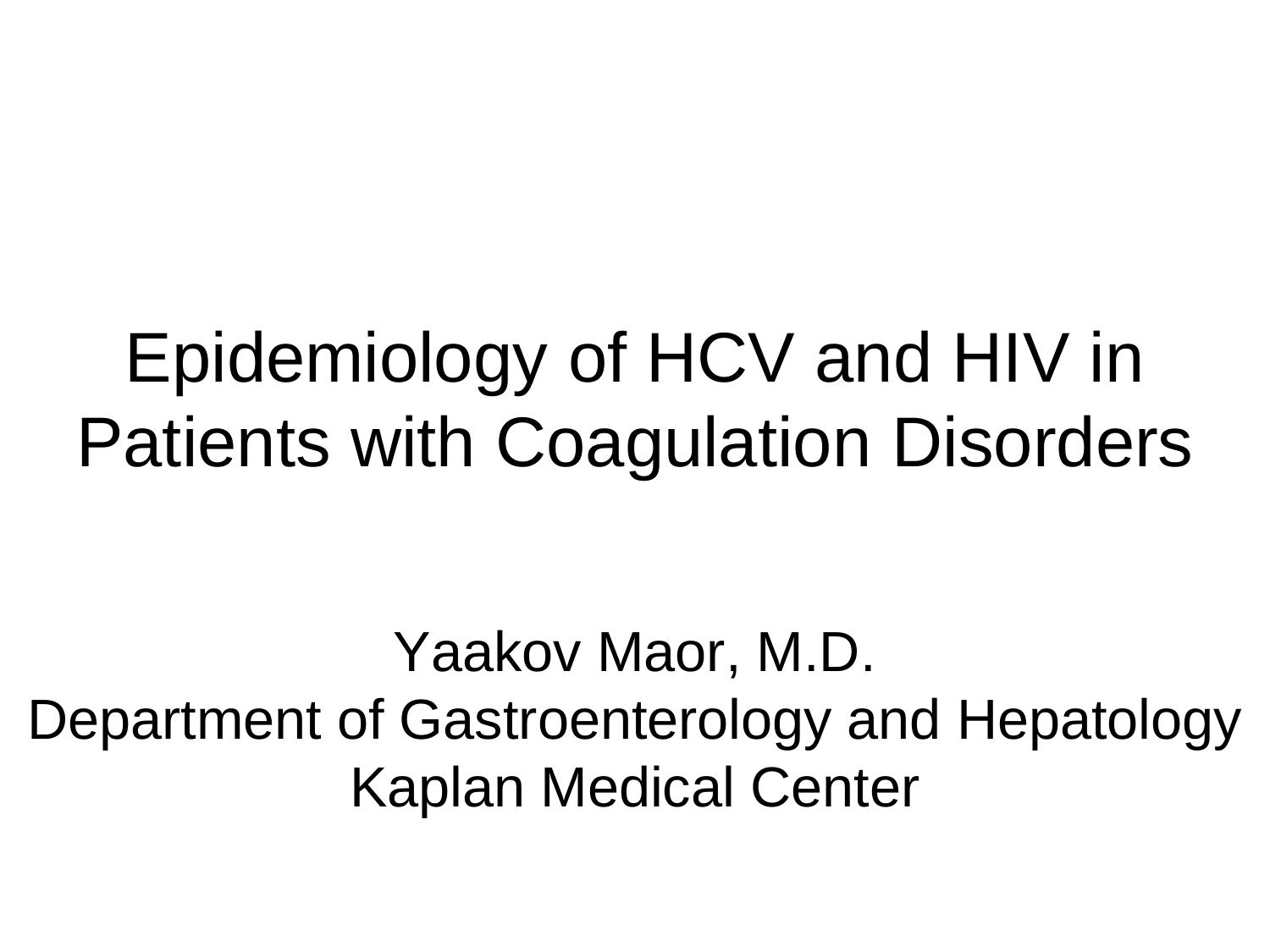# HCV and HIV Infection in Hemophilia

- Since the '70 hemophilia patients were treated with concentrated coagulation factors – Derived from >20,000 donors
- During the '80 most hemophiliacs acquired HCV and many contracted HIV as well
- Many HIV/HCV patients succumbed to AIDS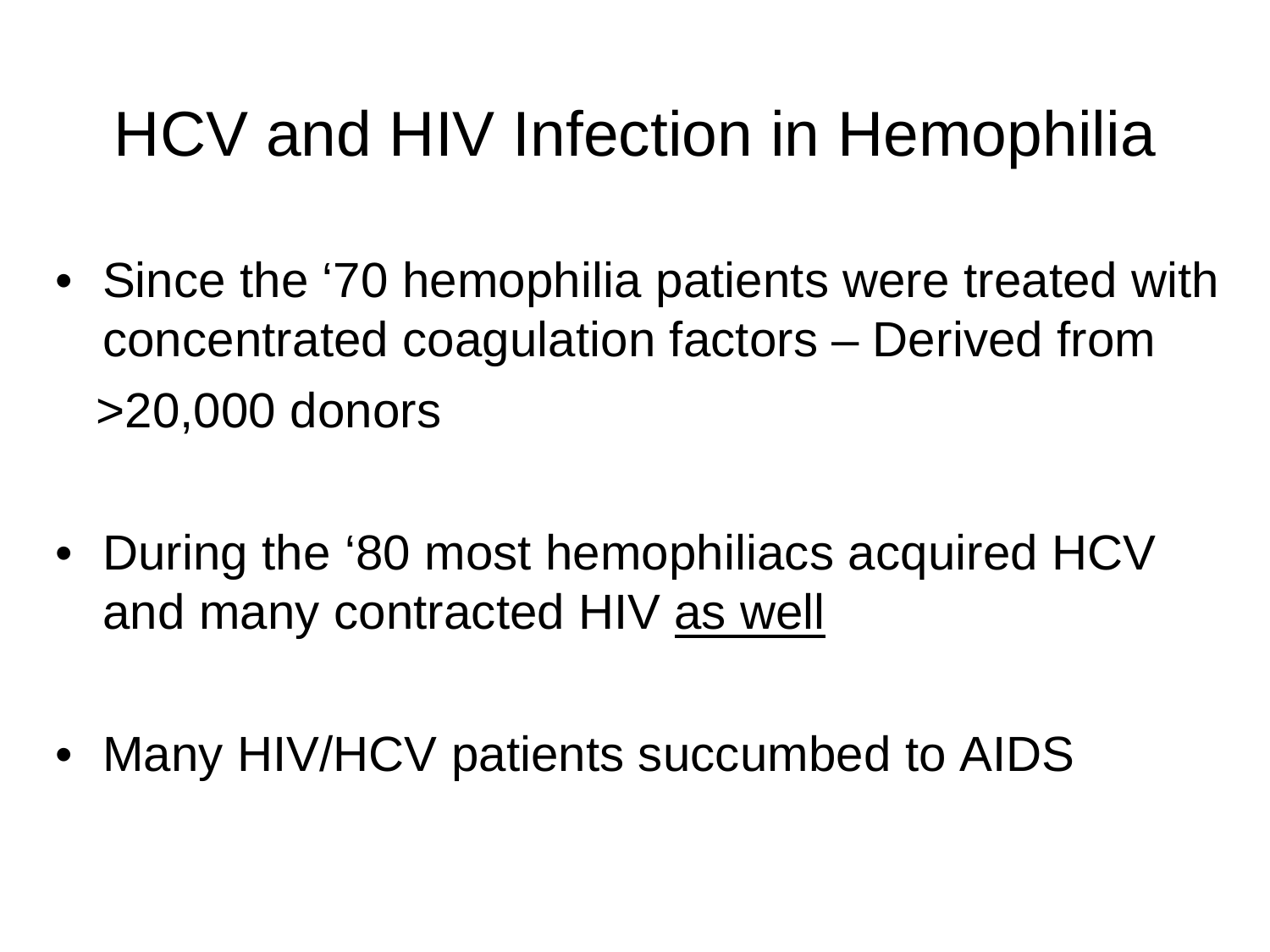## HCV and HIV Infection in Hemophilia

- Since 1987 all coagulation factor concentrates are undergoing virucidal process
- HAART regimens introduced in the '90 revolutionized the prognosis of HIV infection
- HCV infection has assumed much greater importance among HIV co-infected
- Patients are HCV infected for over 20 years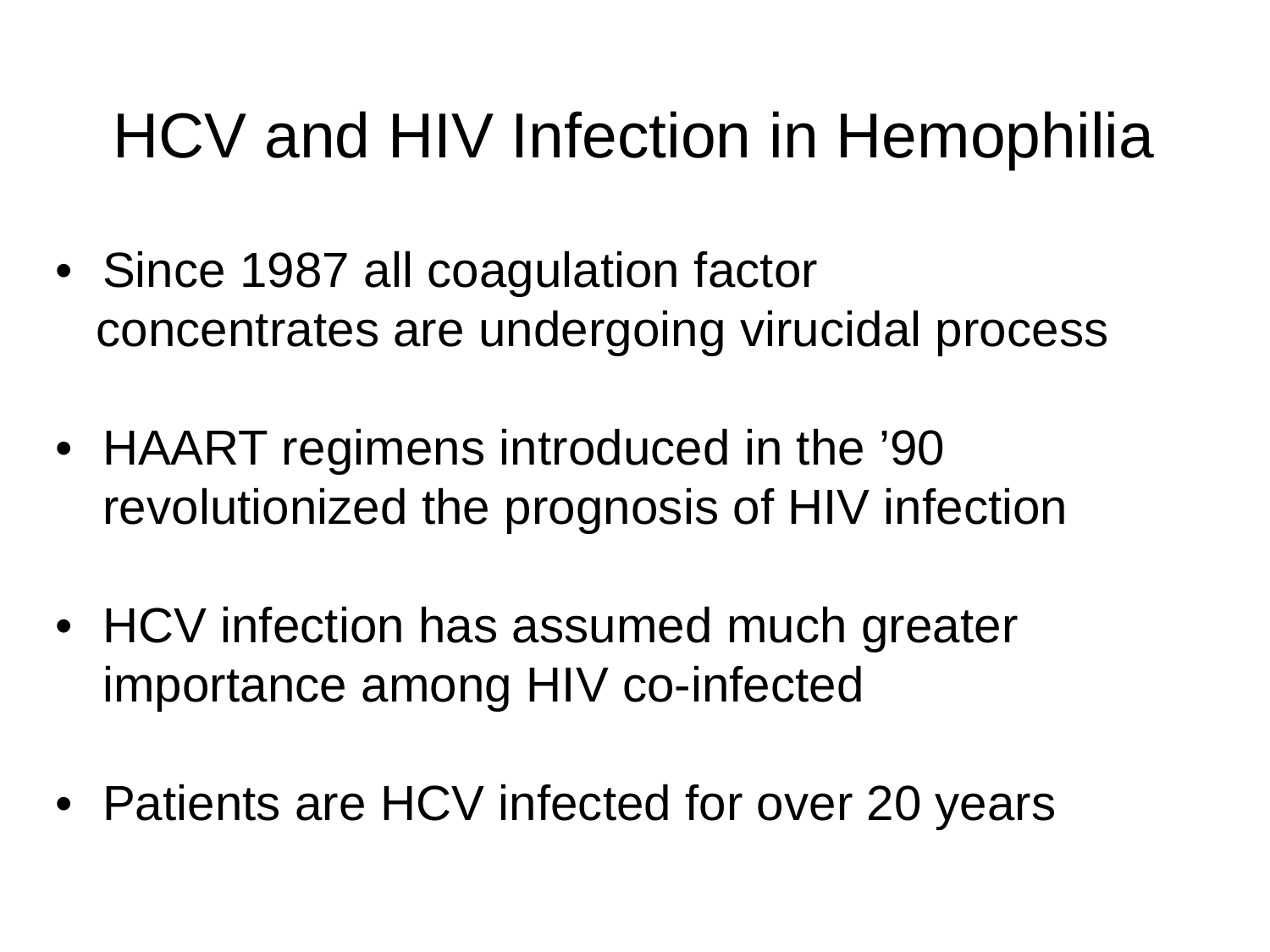## Incidence of HCV Among Hemophilia A Patients in the US\*



Goedert JJ et al. Am J Epidemiol 2007 (\*Estimate)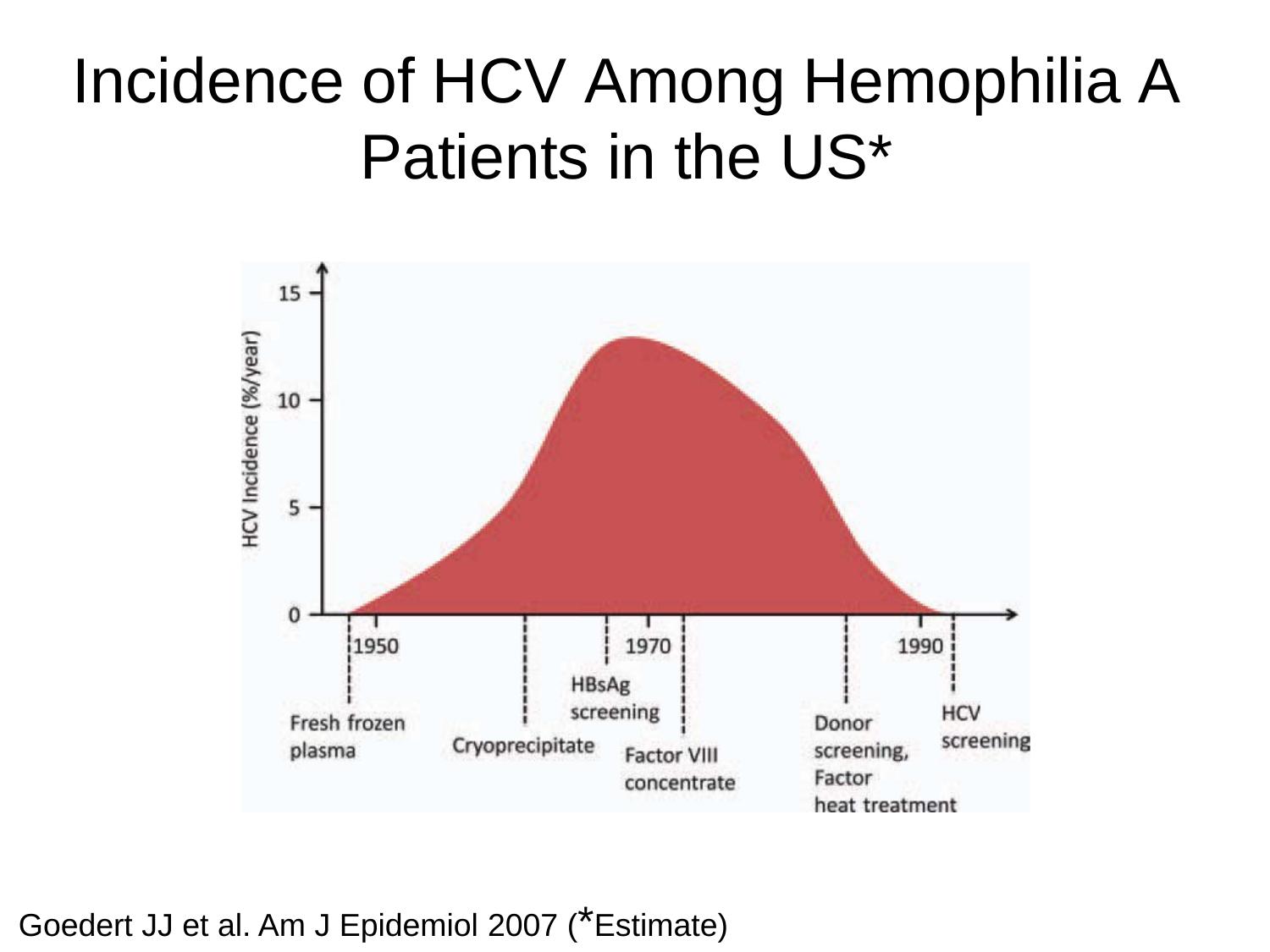# HIV Infection in Hemophilia Patients

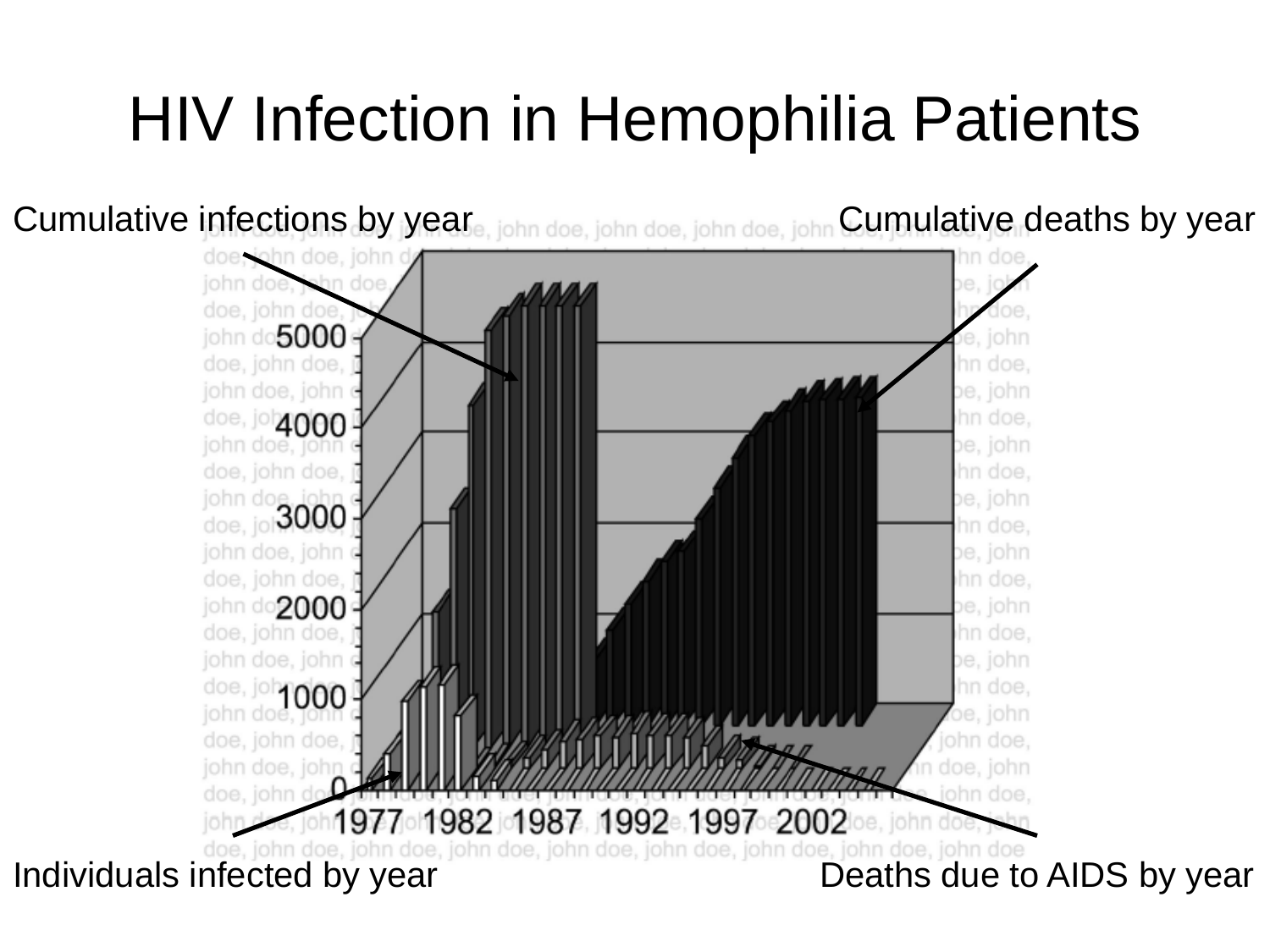# Characteristics of HIV/HCV Co-Infected Hemophilic Patients

- A higher rate of progression to cirrhosis
- Accelerated progression to liver failure
- 21-fold more likely to develop hepatic decompensation after a median of 15 years
- Sevenfold increased liver-related death
- Hepatocellular carcinoma appears to develop after a shorter duration of infection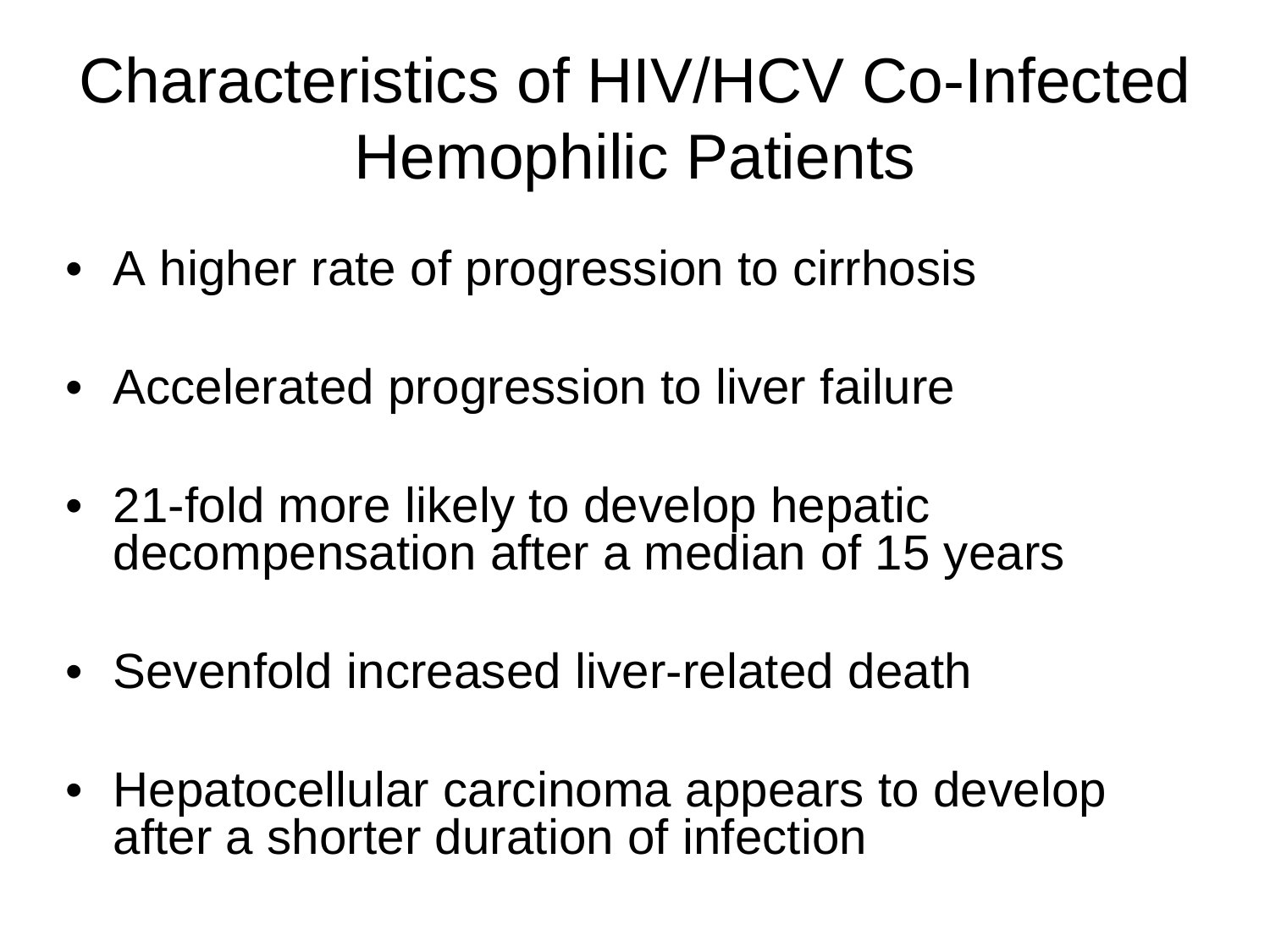# The Israeli National Hemophilia Center INHC

• Hemophilia patients in Israel were treated at one center from the beginning of the '70

• The INHC was officially founded in 1987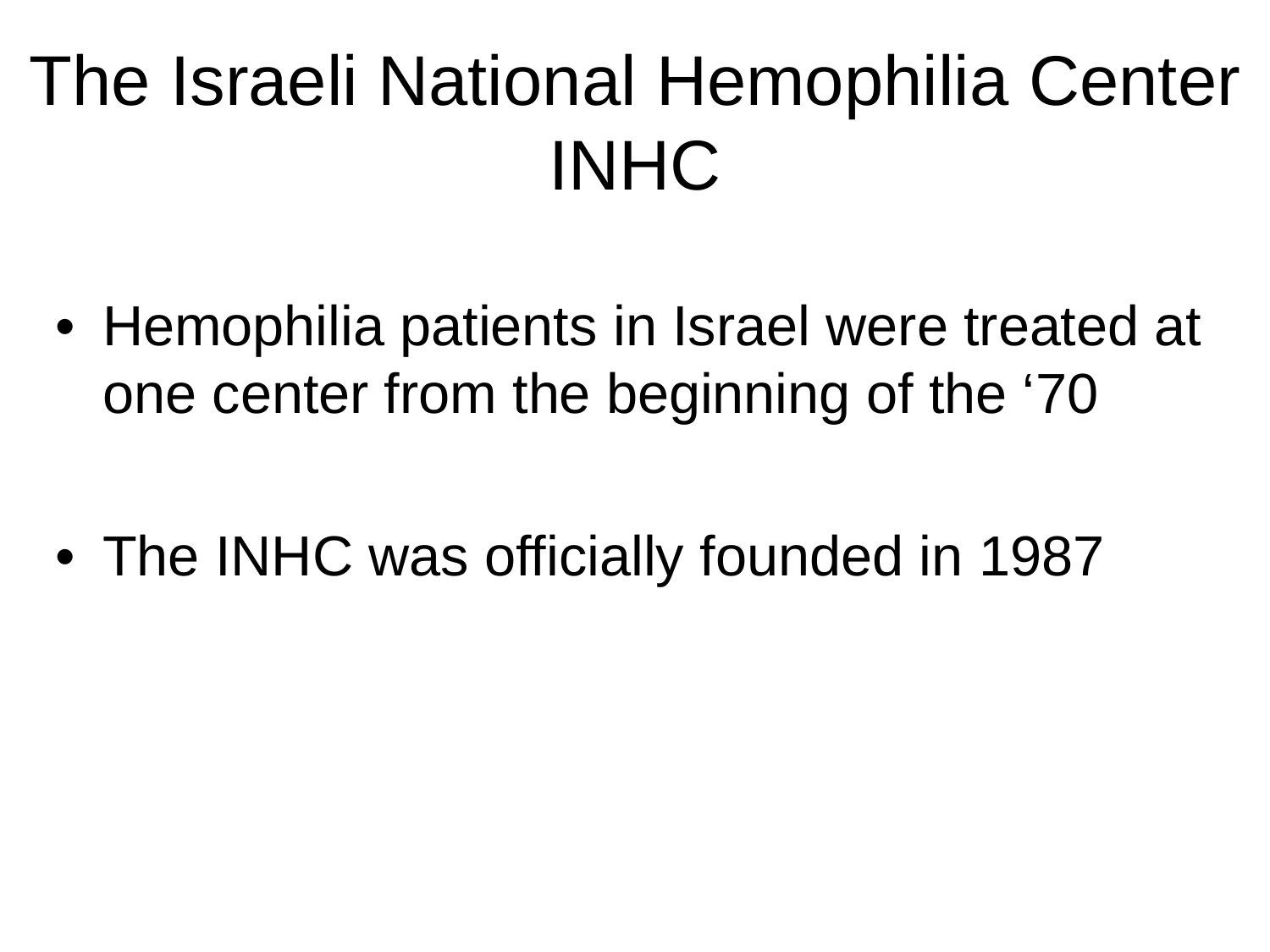# The Israeli National Hemophilia Center - INHC

- Multidisciplinary management of patients with bleeding disorders under one roof including:
	- Hematology Coagulation experts
	- **Nurses**
	- Orthopedic surgeons
	- Physical therapists
	- **Social worker**
	- Psychologist
	- HIV and Hepatology experts **Specialized in coagulation disorders**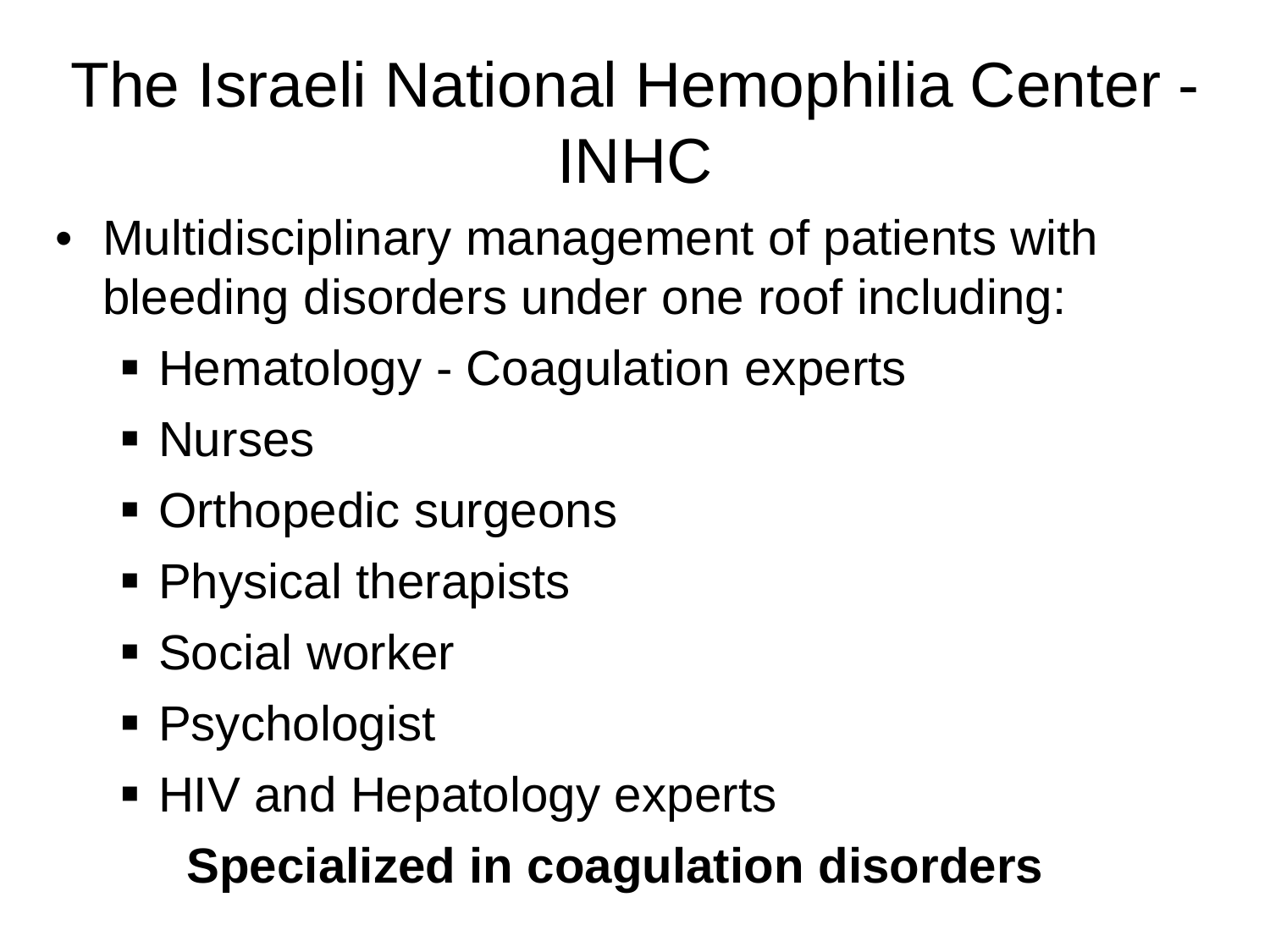# HCV and HIV/HCV at the INHC

- Since 2000 regular hepatology consultation was established
- All patients with hemophilia and other coagulation disorders were screened for HCV and HIV – Targeting mainly those born <1986
- Patients were evaluated for the characteristics of their viral infection and severity of liver disease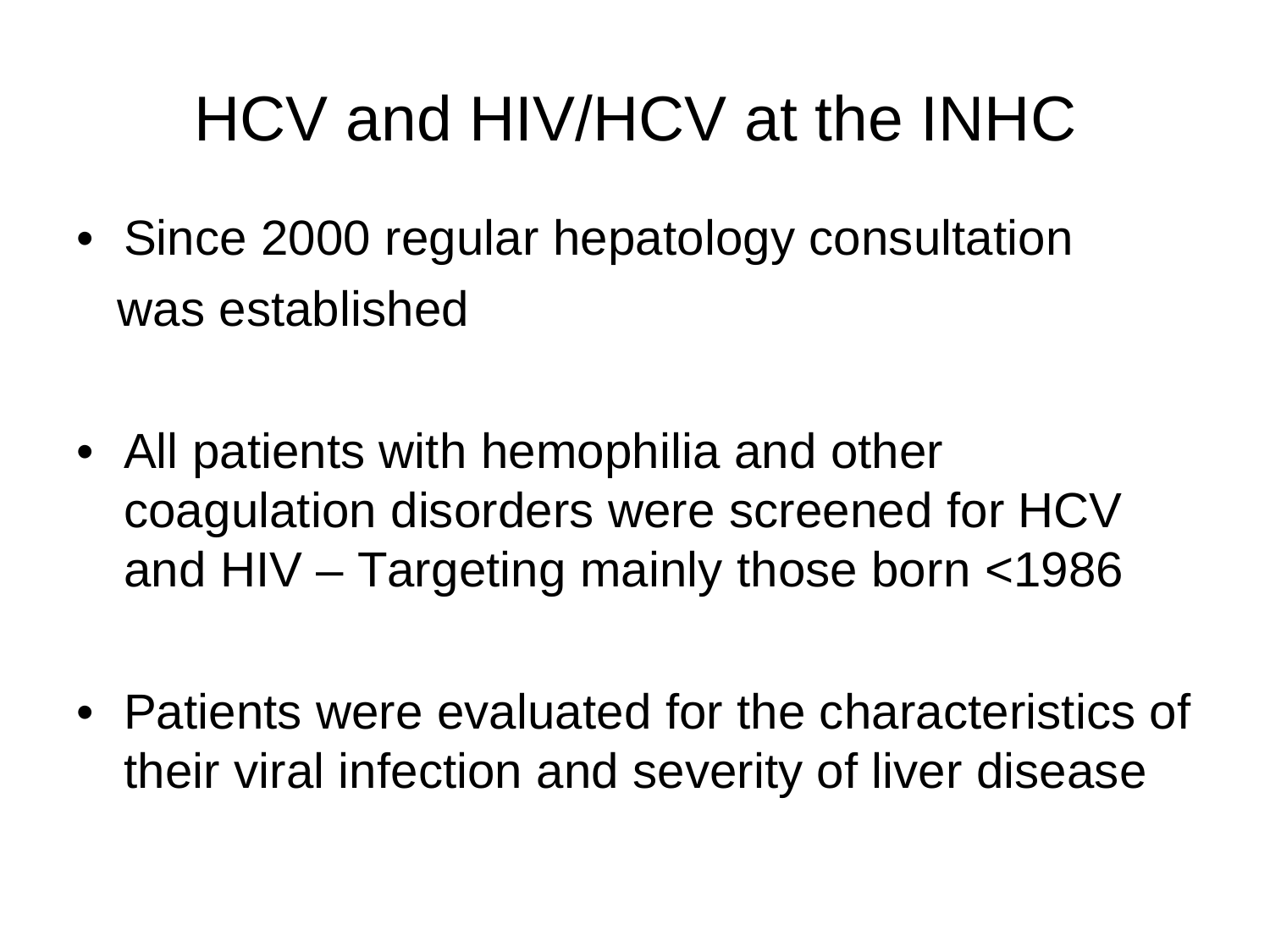# HCV and HIV/HCV at the INHC

- Patients were consulted, and closely followed throughout their anti-HCV treatment
- Treatment was coordinated with both:  **Hemophilia Nurse** and **HIV specialist**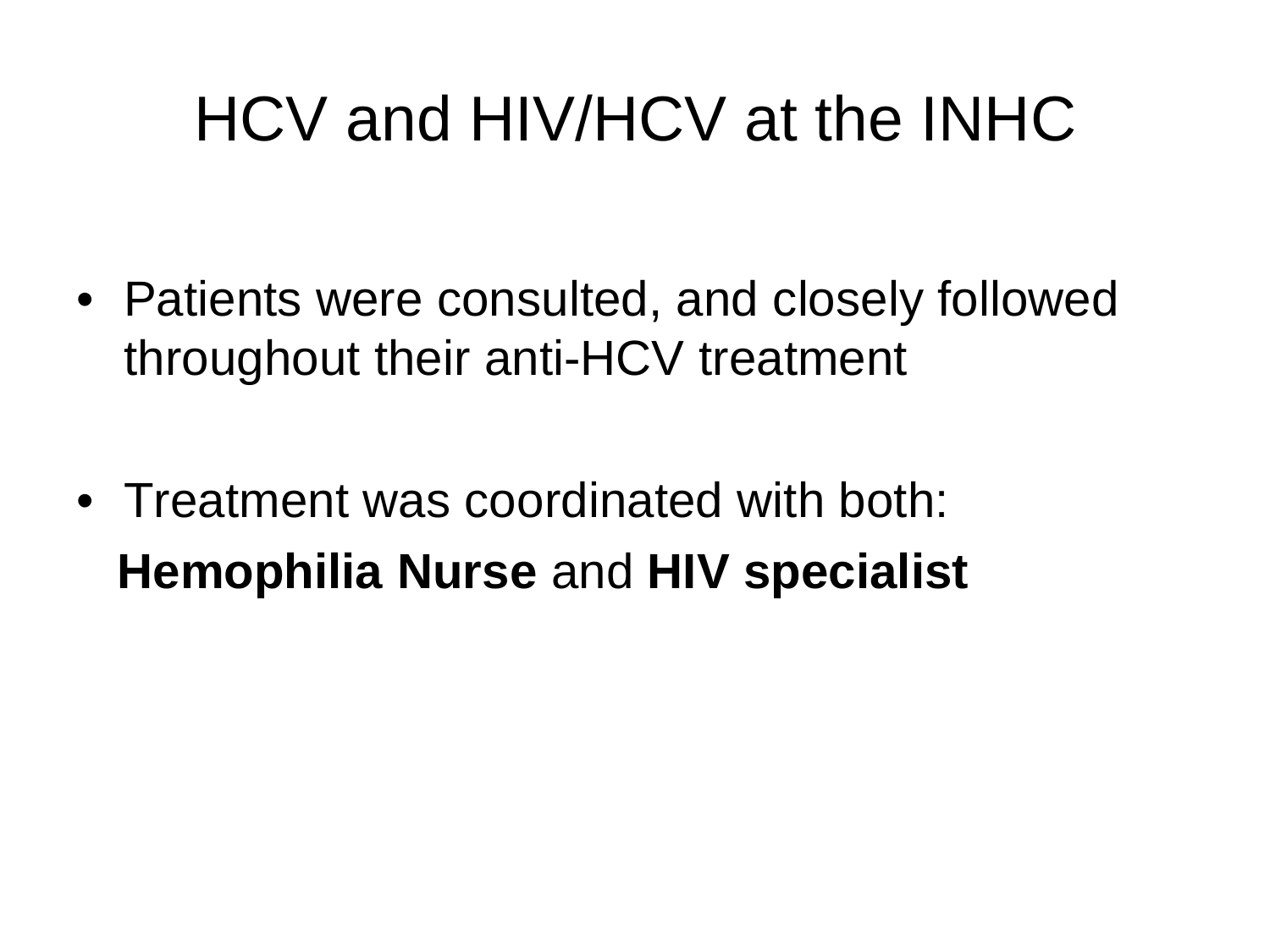# Immunization

- International guidelines recommend universal HAV and HBV immunization for patients with inherited coagulation disorders
- Both HCV infected and non-infected hemophilia patients were screened for HAV and HBV and immunized
- An annual follow-up of antibodies is conducted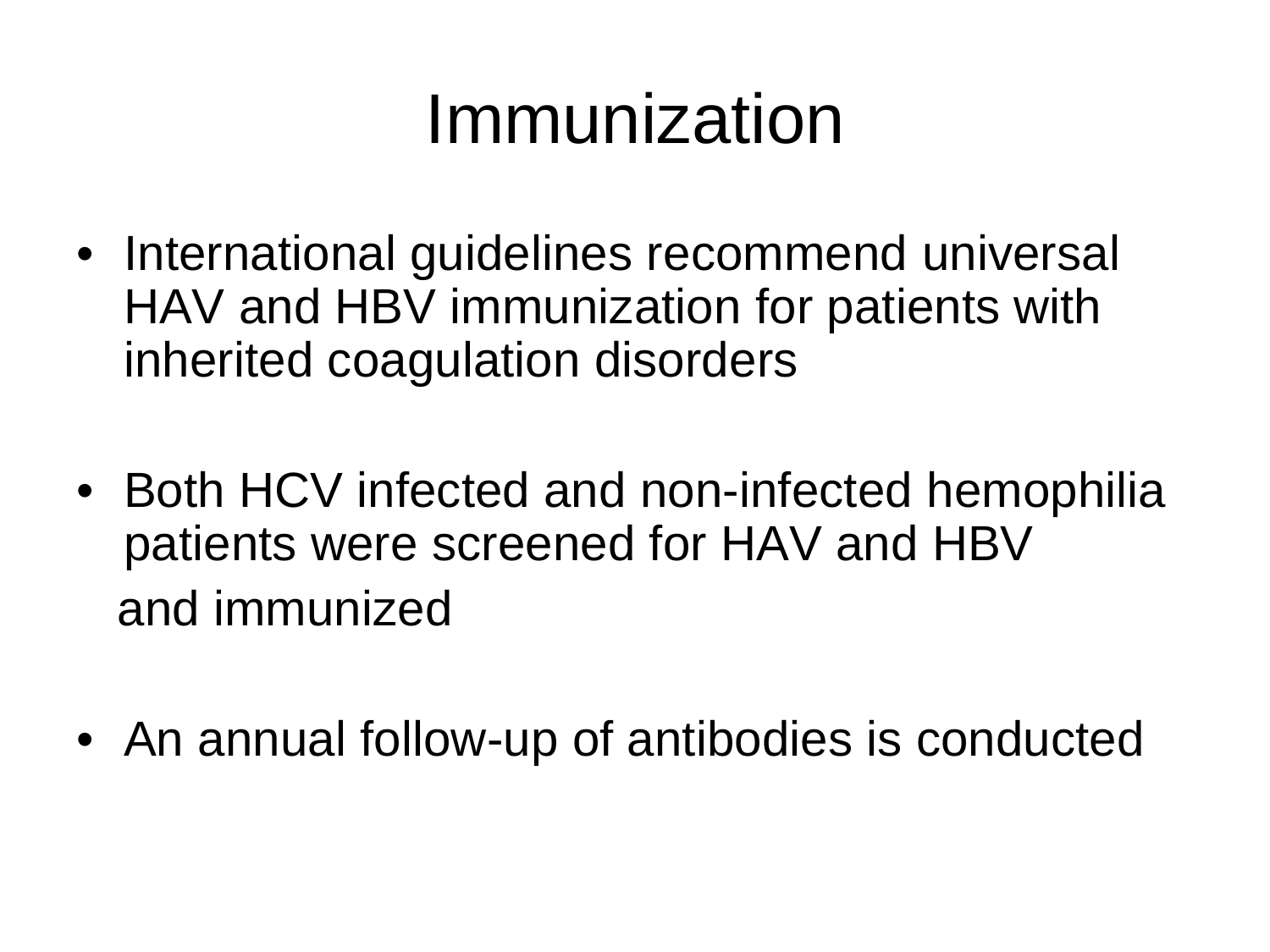# HCV and HIV at the Israeli National Hemophilia Center - INHC

Up-date of Maor Y et al. Haemophilia 2006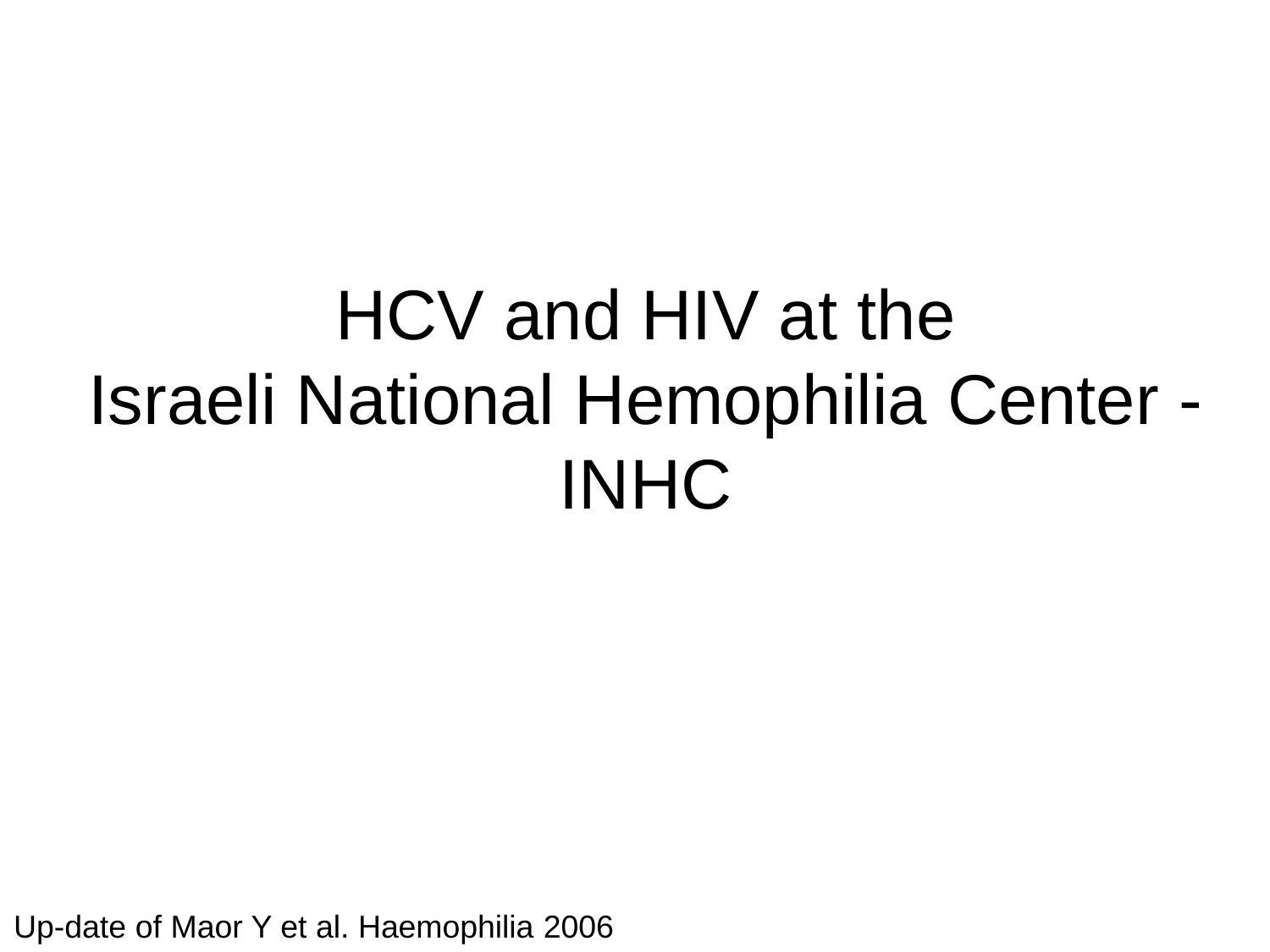# HCV Infection in Hemophilia Patients Born Before 1986



\***3 patients were HCV RNA-negative**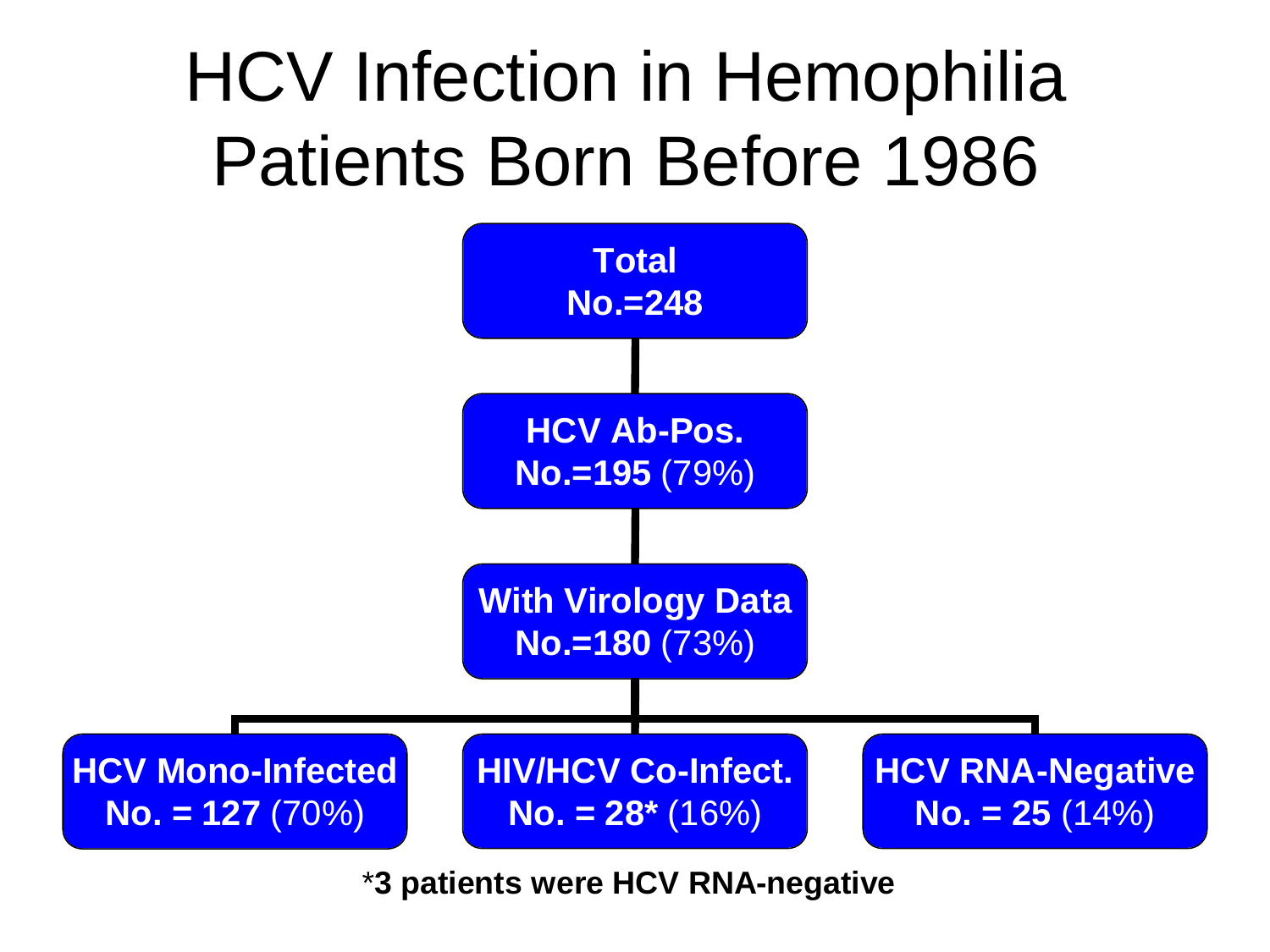## **Demographics**

|                       | <b>HCV</b>  | <b>HCV/HIV</b> | <b>RNA-Neg</b> |  |
|-----------------------|-------------|----------------|----------------|--|
|                       | $(No.=127)$ | $(No = 28)$    | $(No.=25)$     |  |
| Age                   | $36 \pm 14$ | $37 \pm 10$    | $35 \pm 15$    |  |
|                       | $(16 - 71)$ | $(26 - 64)$    | $(16 - 58)$    |  |
| Female $(\%)$         | 6(5)        | 1 $(4)$        | 1 $(4)$        |  |
| <b>Israeli</b> $(\%)$ |             |                |                |  |
| Jews                  | 53 (45)     | 20 (83)        | 9(39)          |  |
| Arabs                 | 12(10)      | 3(13)          | 3(13)          |  |
| Immigrants (%)        |             | $0^*$          |                |  |
| <b>Former USSR</b>    | 39 (33)     |                | 10(44)         |  |
| Arab Countr.          | 9(7)        | (4)            | 1 $(4)$        |  |
| Other                 | 6(5)        |                |                |  |

*\*p*<0.001 for HIV/HCV *vs*. HCV and *vs.* RNA-Neg.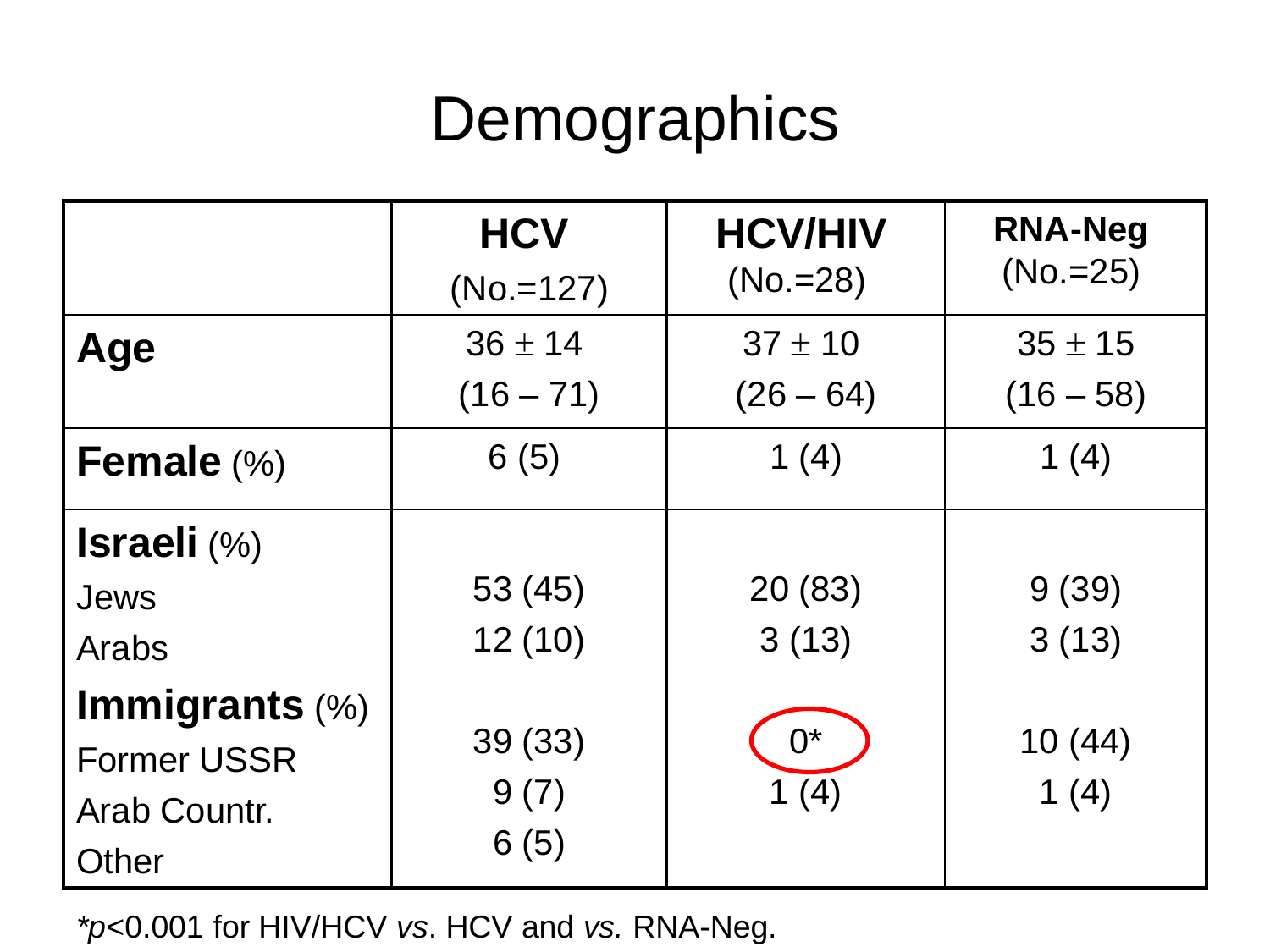#### Coagulation Disorder

|                     | <b>HCV</b><br>$(No = 127)$ | <b>HCV/HIV</b><br>$(No = 28)$ | <b>RNA-Neg</b><br>$(No.=25)$ |  |
|---------------------|----------------------------|-------------------------------|------------------------------|--|
| Hemophilia (%)      |                            |                               |                              |  |
| <b>Hemophilia A</b> | 93 (74)                    | $[25 (93)^{*}]$               | 16 (64)                      |  |
| <b>Severe</b>       | $11/1$ (9/0.8)             | $0/2$ (0/7)                   | $5/1$ (20/4)                 |  |
| Mild/Moderate       |                            |                               |                              |  |
| <b>Hemophilia B</b> | 5(4)                       |                               |                              |  |
| <b>Severe</b>       | $1/2$ (0.8/2)              |                               |                              |  |
| Mild/Moderate       |                            |                               |                              |  |
| Other $(\%)$        |                            |                               |                              |  |
| <b>vWD</b>          | 6(5)                       |                               | 1 $(4)$                      |  |
| Glanzmann           | 3(2)                       |                               | 1 $(4)$                      |  |
| Other               | 4(3)                       |                               | 1 $(4)$                      |  |

*\*p*=0.01 for HIV/HCV *vs.* RNA-Neg.; *p*=0.03 for HIV/HCV *vs.* HCV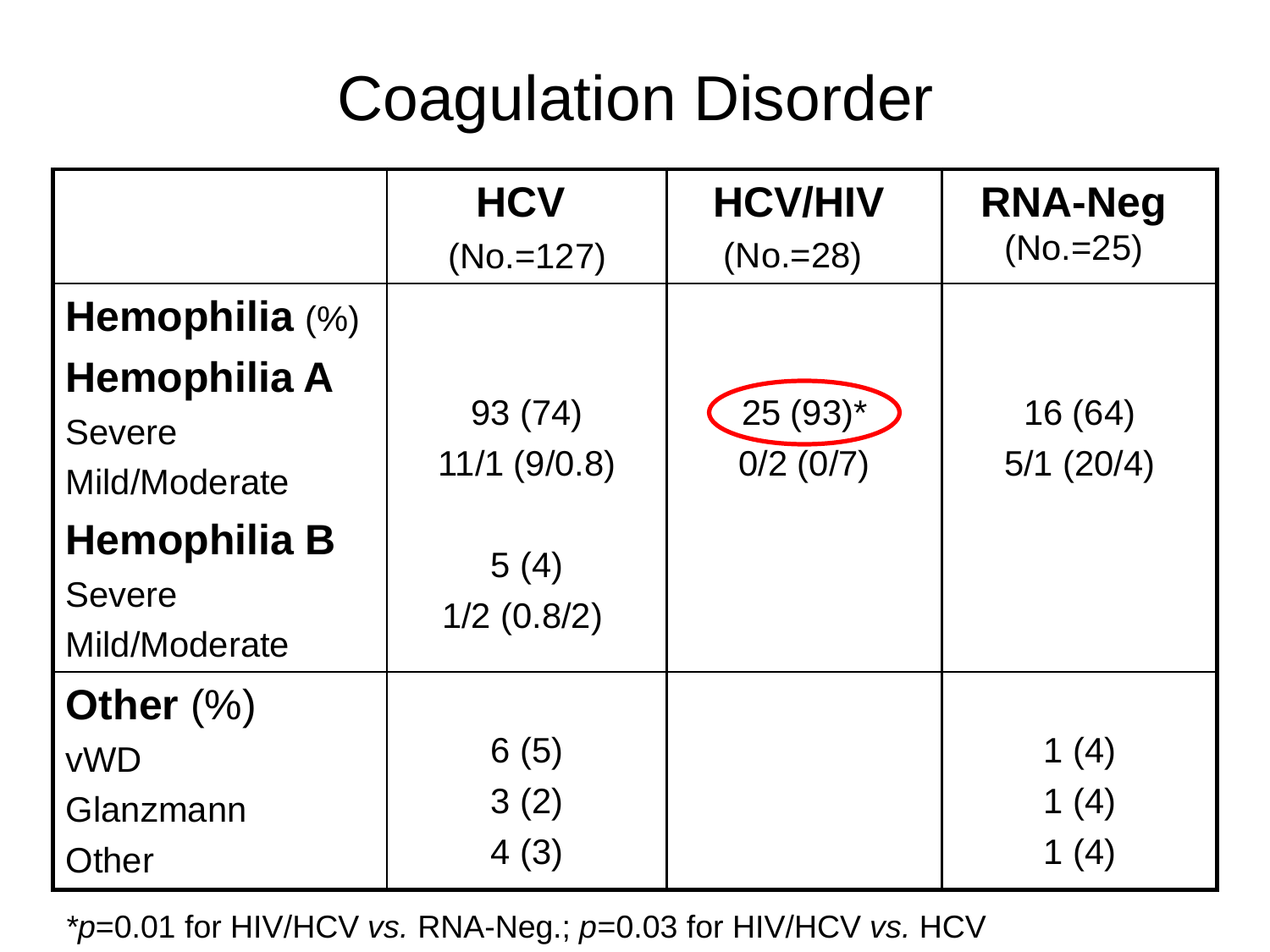## Coagulation and Blood Products

|                                               | <b>HCV</b>   | <b>HCV/HIV</b> | <b>RNA-Neg</b> |  |
|-----------------------------------------------|--------------|----------------|----------------|--|
|                                               | $(No = 127)$ | $(No = 28)$    | $(No = 25)$    |  |
| <b>Coagulation</b>                            |              |                |                |  |
| Factors (%)                                   |              |                |                |  |
| < 1987                                        | 51(48)       | $23(96)$ *     | 6(35)          |  |
| >1987                                         | 55 (52)      | 1(4)           | 11 (65)        |  |
| <b>Frequency (%)</b>                          |              |                |                |  |
| High $(\ge)1$ mo.)                            | 63 (58)      | 13(54)         | 8(50)          |  |
| Medium $\left(\frac{2}{1} \text{ mo.}\right)$ | 14(13)       | 5(21)          |                |  |
| Low $(3 \text{ mo.})$                         | 31(29)       | 6(25)          | 8(50)          |  |
| <b>Blood Trans.</b> (%)                       | 73 (70)      | 12(52)         | 13(72)         |  |
|                                               |              |                |                |  |

*\*p*<0.001 for HIV/HCV vs. HCV and *vs.* RNA-Neg.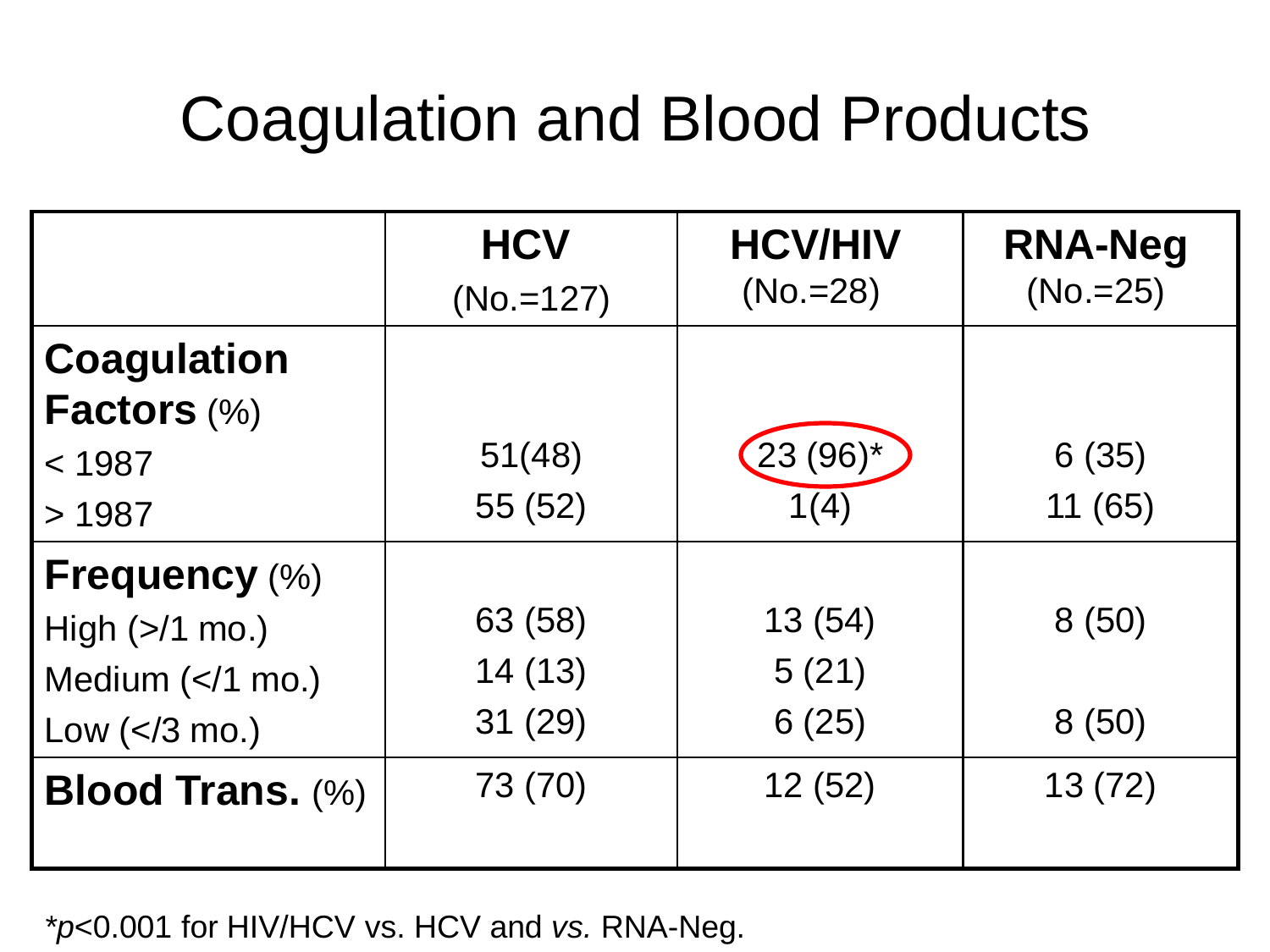#### Additional Risk Factors

|                                                                               | <b>HCV</b><br>$(No = 127)$ | <b>HCV/HIV</b><br>$(No.=28)$        | <b>RNA-Neg</b><br>$(No = 25)$ |
|-------------------------------------------------------------------------------|----------------------------|-------------------------------------|-------------------------------|
| <b>Risk Factors (%)</b><br>Tattoo<br>Alcohol<br>Tattoo+Alcohol<br><b>IVDA</b> | 1 $(1)$<br>15(14)<br>2(2)  | 2(8)<br>4(17)                       | 3(15)<br>2(10)<br>1(5)        |
| <b>HBV Serology</b>                                                           |                            | HBsAg-Pos.<br>DNA-Neg -1<br>HBcAb-1 | HBsAg-Pos.<br>DNA-Neg.-1      |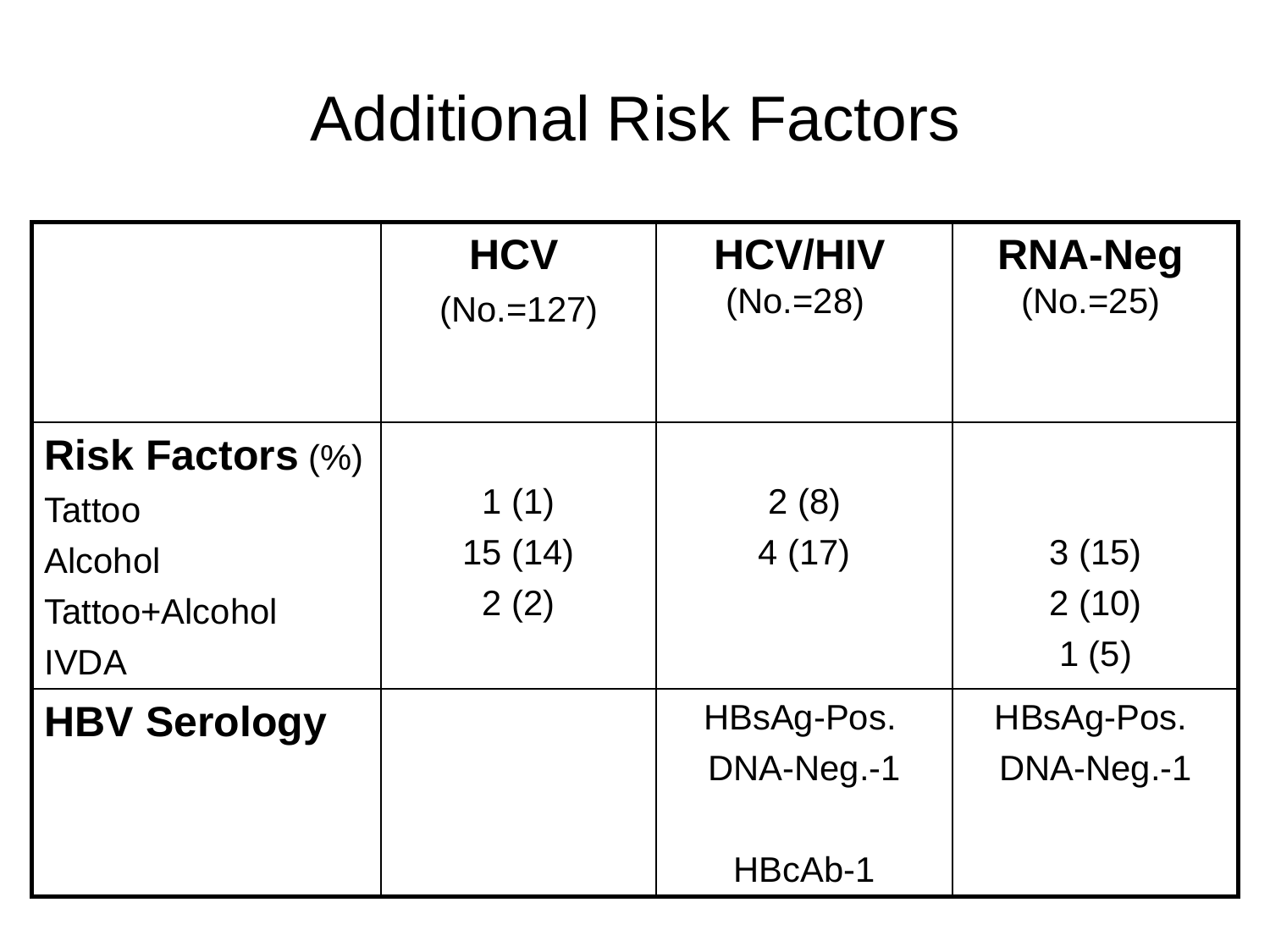#### Distribution of HCV Genotypes

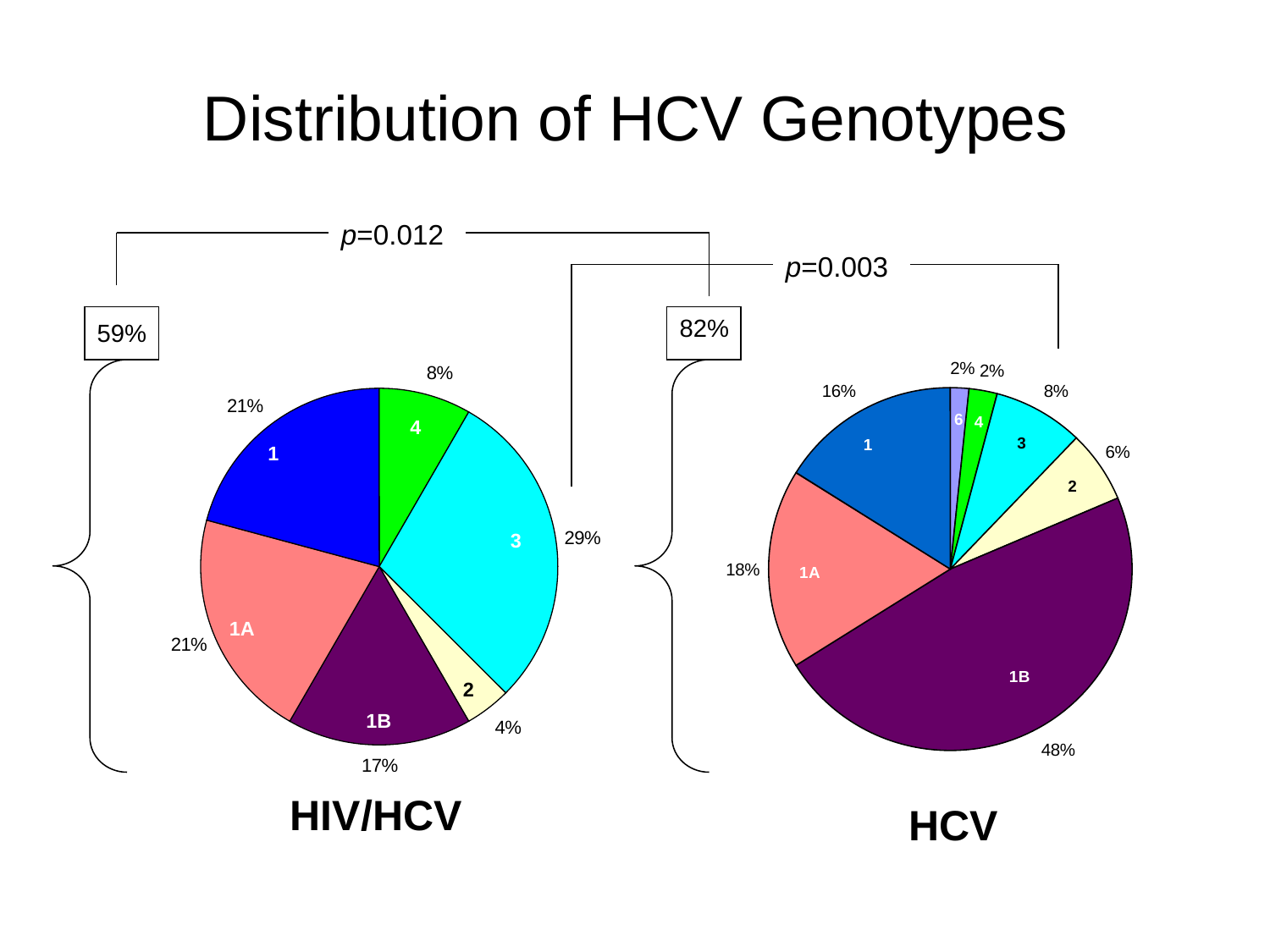### HCV - Viral Load

| <b>Viral Load</b>        | <b>HCV</b>  | <b>HIV/HCV</b> |  |
|--------------------------|-------------|----------------|--|
|                          | $(No.=122)$ | $(No.=24)^*$   |  |
| $< 800,000$ IU/mL $(\%)$ | 66 (54)     | 10(42)         |  |
| $\geq$ 800,000 IU/mL (%) | 56 (46)     | 14 (58)        |  |

\*Not including 3 patients with persistent HCV RNA-negative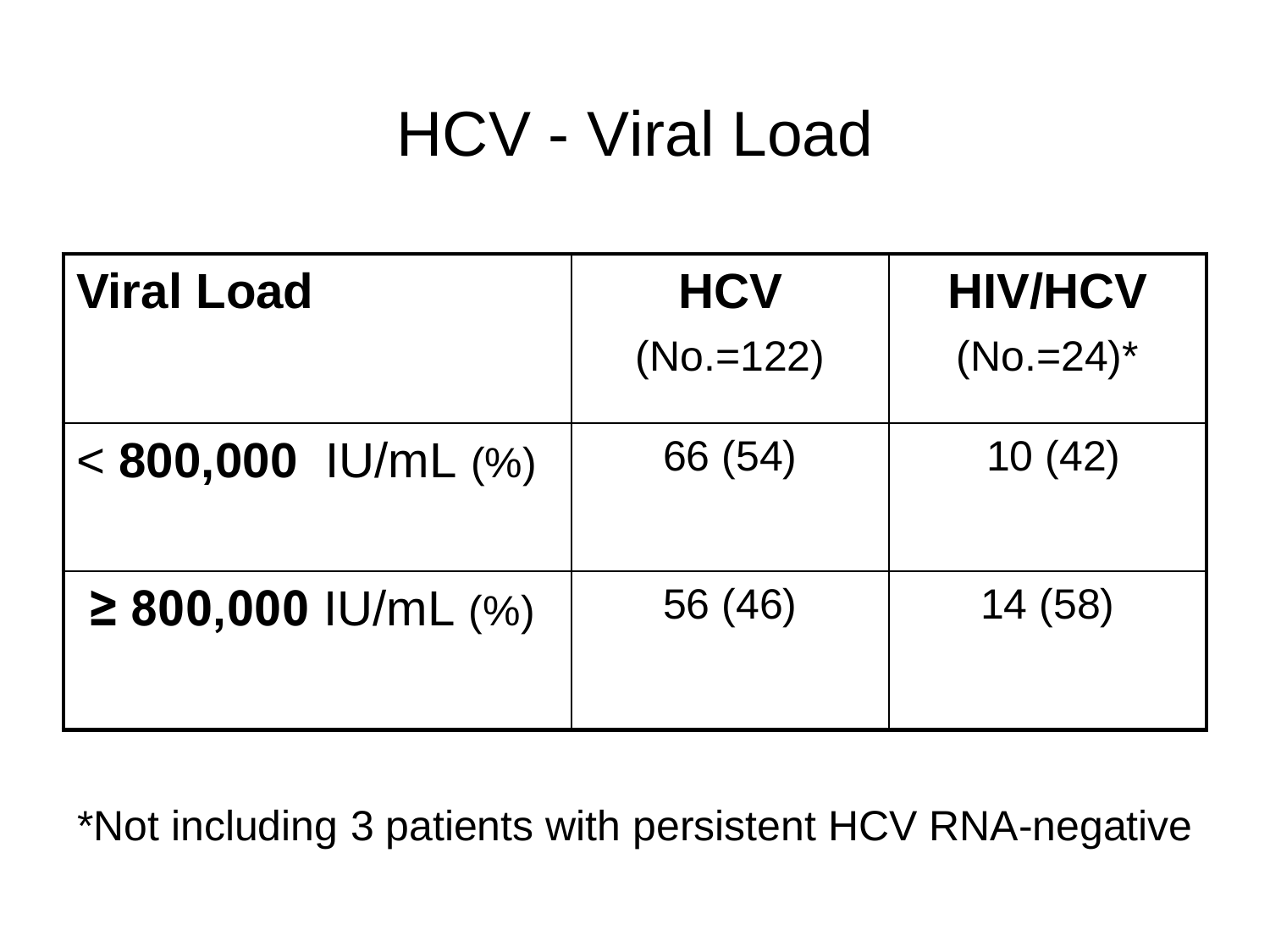#### Characteristics of HIV Patients (No.=28)

| HRT Treatment (%)                                                                                         | 27                                         |
|-----------------------------------------------------------------------------------------------------------|--------------------------------------------|
| $CD4+$ (Cells/mm <sup>3</sup> )                                                                           | $382 \pm 207$ (139 – 1,117)                |
| <b>Viral Load</b><br>$\langle$ LDL $(\% )$<br><b>Detectable HIV RNA (%)</b><br>Median (Range) (Copies/mL) | 16(62)<br>10(38)<br>$2,350 (95 - 920,000)$ |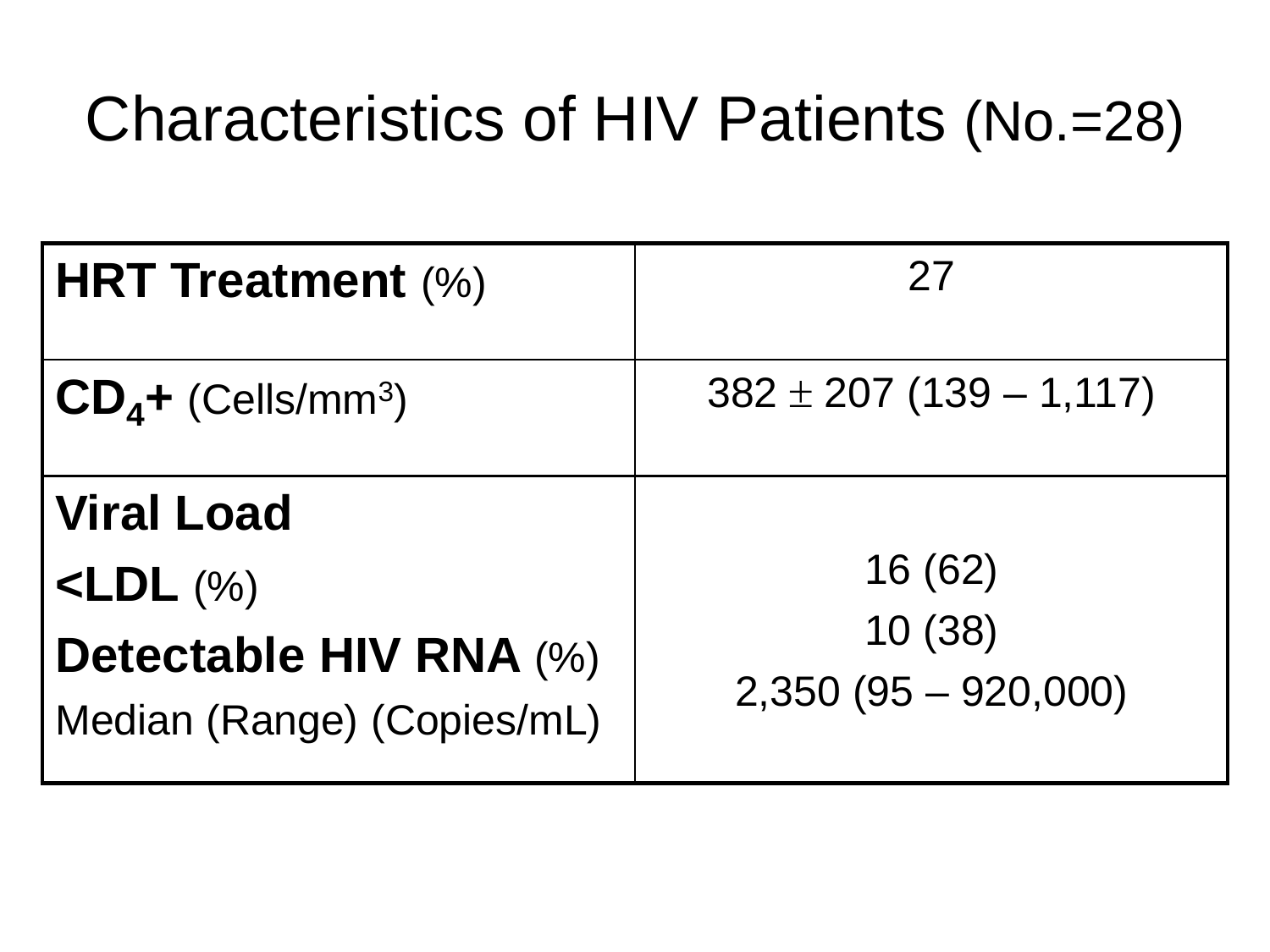# Evaluation of Fibrosis in HCV and HIV/HCV Infected Hemophilia **Patients** Non-Invasive Methods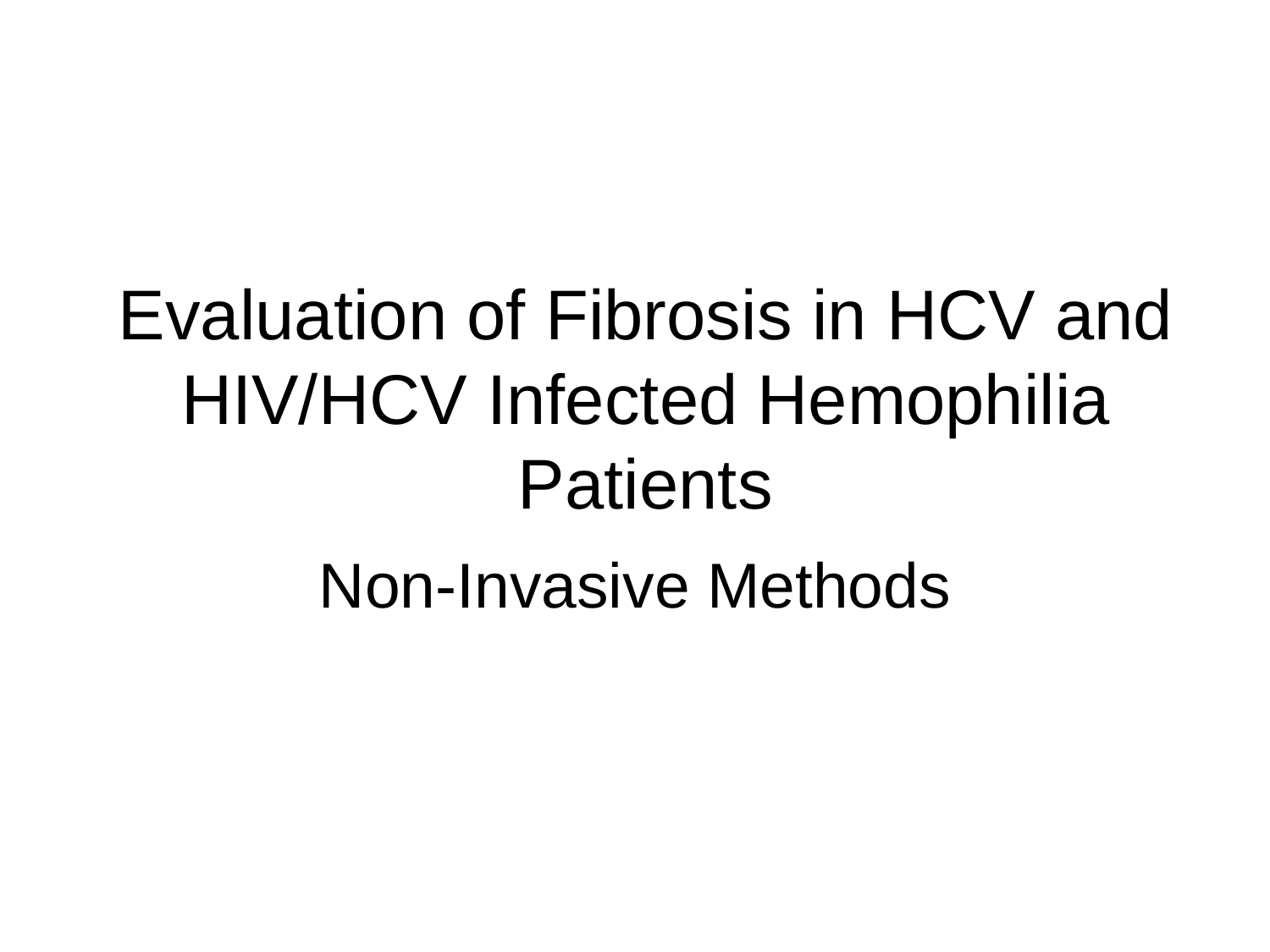# Liver Biopsy in Hemophilia Patients

- Can safely be performed with no reported major complications
- Coagulation factor administration to achieve 100% replacement is costly
- Is met with reluctance from patients and care providers alike
- $\cdot$  Therefore Hemophilia patients are the most appropriate target for implementation of non-invasive methods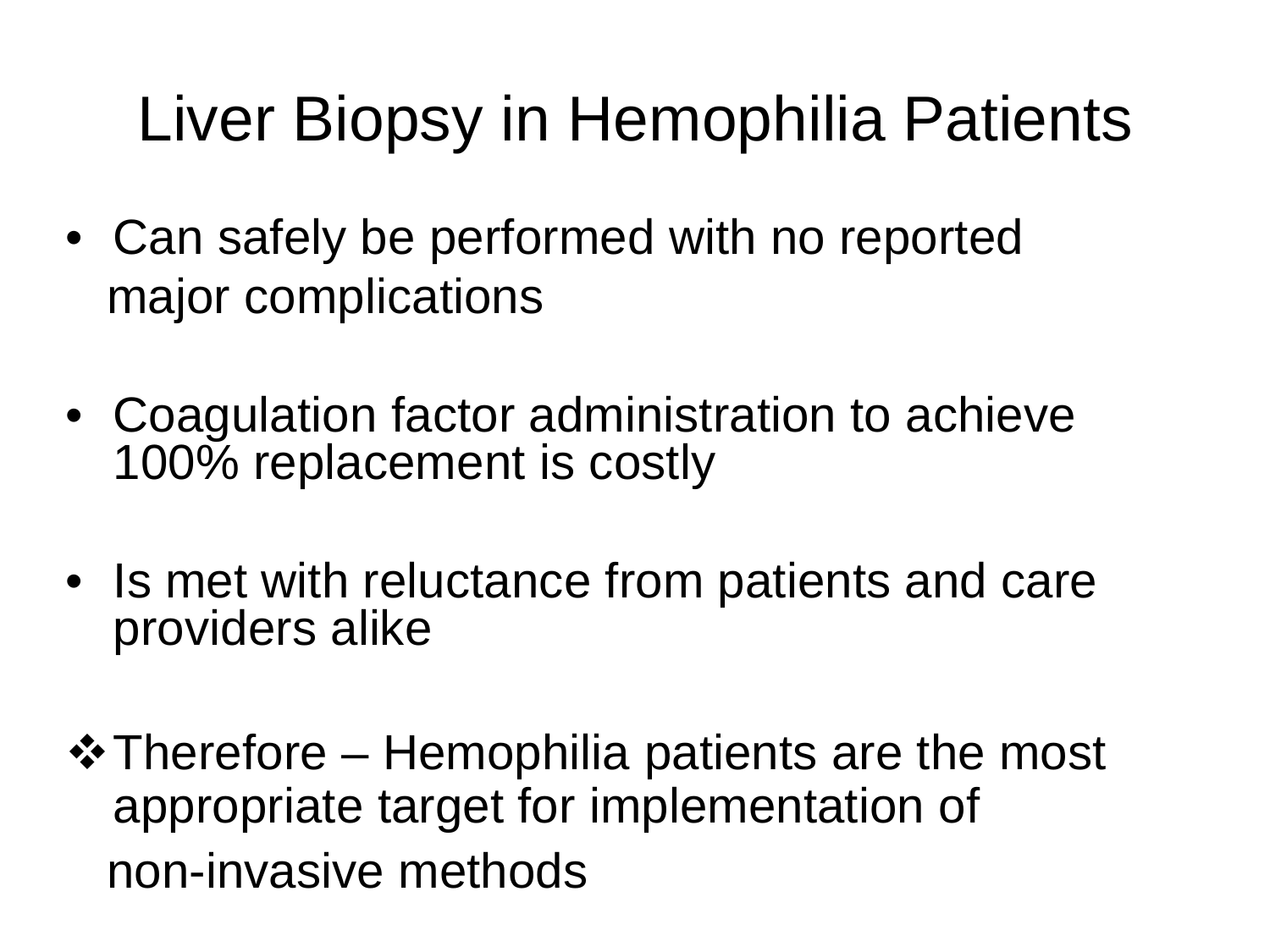# FibroTest



#### **FibroTest**



**Score: 0.42**  $(F1-F2)$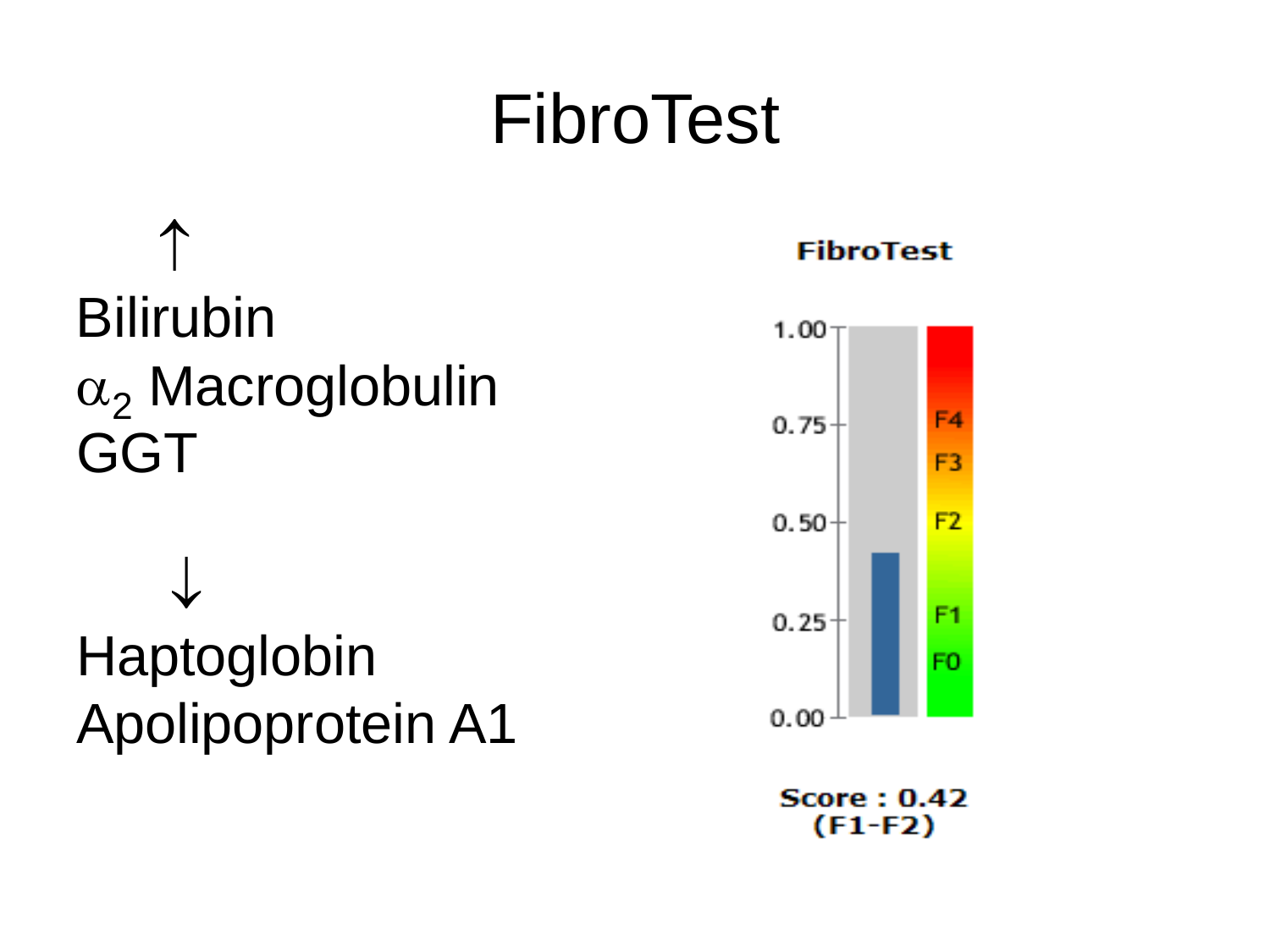#### Fibrosis Stage by FibroTest

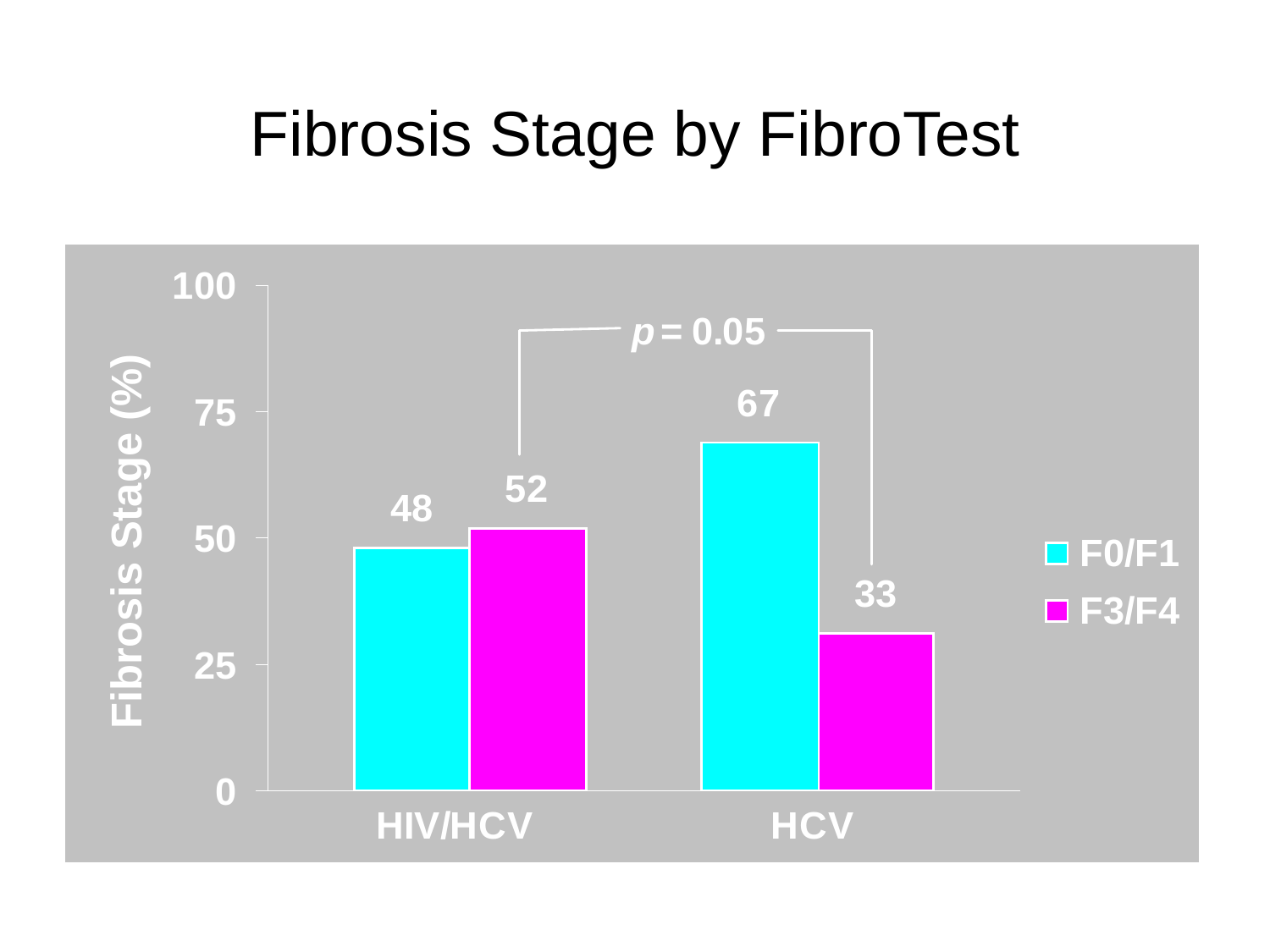# FibroScan

- Echo-wave velocity measurement provides a measure of liver stiffness (kilopascals-kPa)
- Liver stiffness correlates with stage of fibrosis



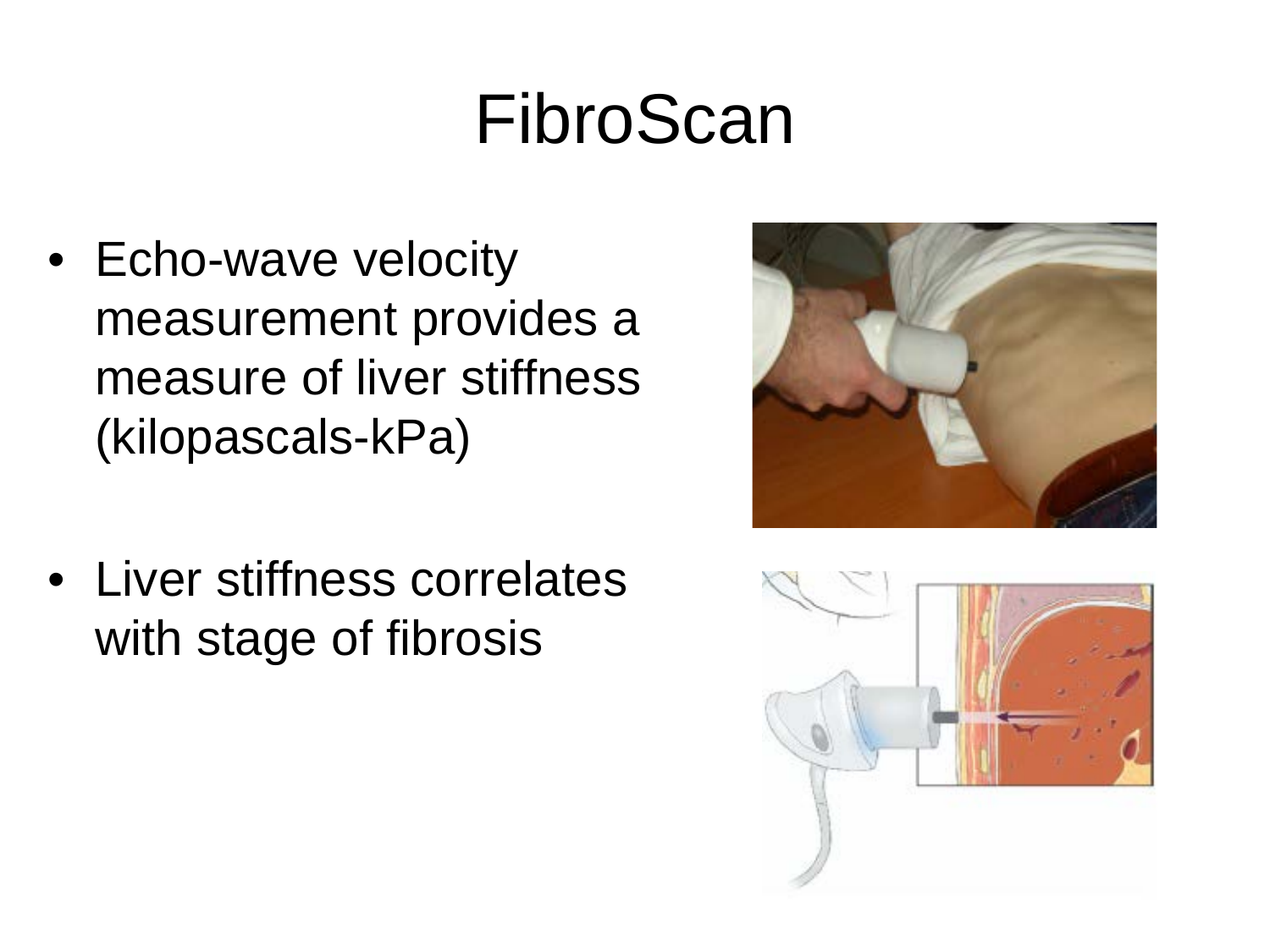# FibroTest *vs*. FibroScan in HCV and HIV/HCV Infected Hemophilia Patients

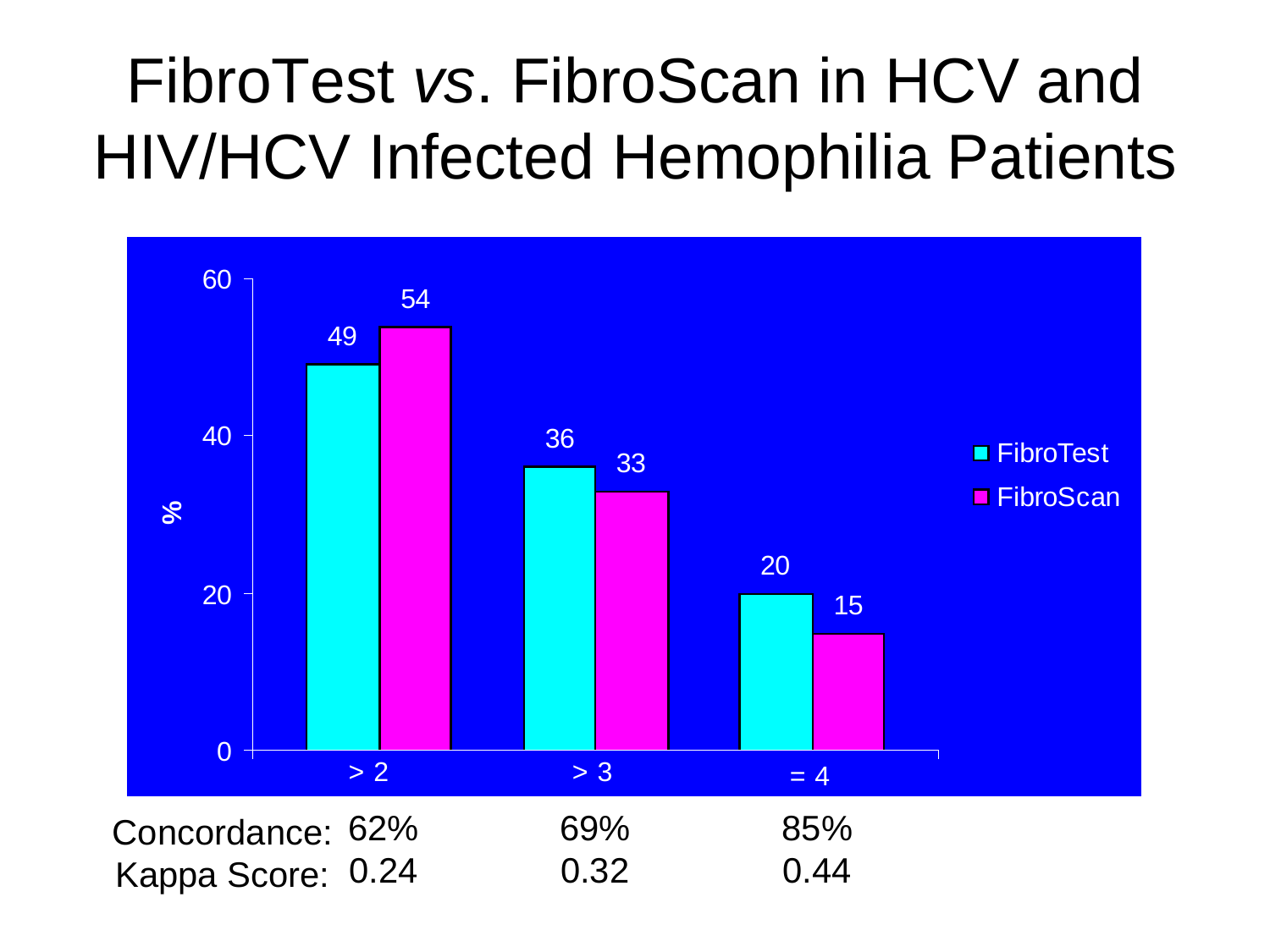# Treatment of HCV and HIV/HCV Hemophilia **Patients**

- 62 hemophilia patients were treated: HCV - 51; HIV/HCV - 11
- 58 patients received Peg-IFN + ribavirin
- 4 patients received standard interferon + ribavirin
- Duration of treatment :
	- Genotype 1: 12 months
	- Genotypes 2/3:
		- HCV 6 months
		- HIV/HCV 12 months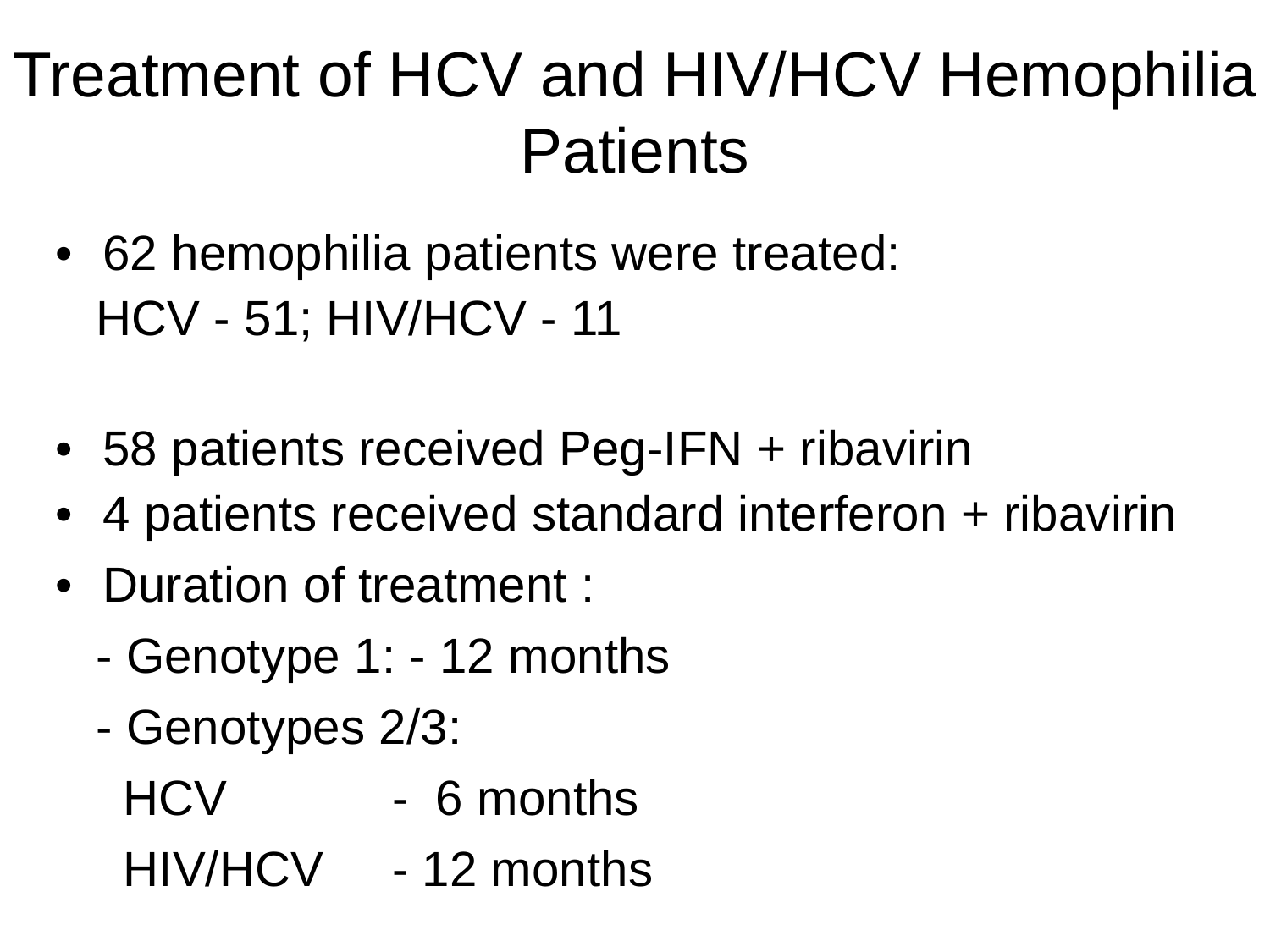## Virological Response – HCV Mono-Infection (No.= 51)

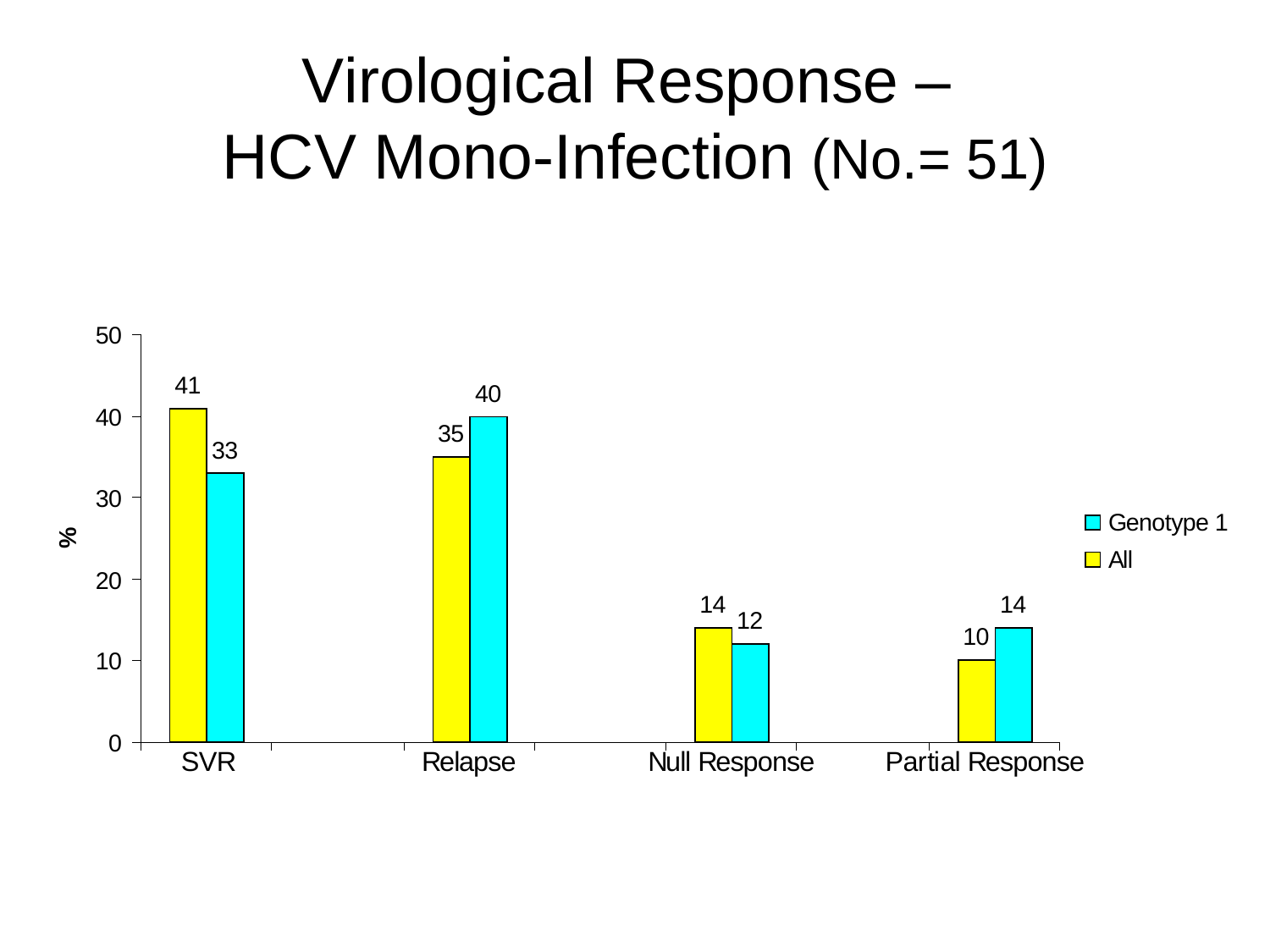# Virological Response – HIV/HCV Co-Infection (No. = 11)

- **Sustained Viral Response - 3 (27%)**
	-
- Relapse 1
- Non-Response
	- Null Response 2
	- Partial Response → 2
		- **Suppression treatment with cont.** Standard Daily IFN + Ribavirin - 1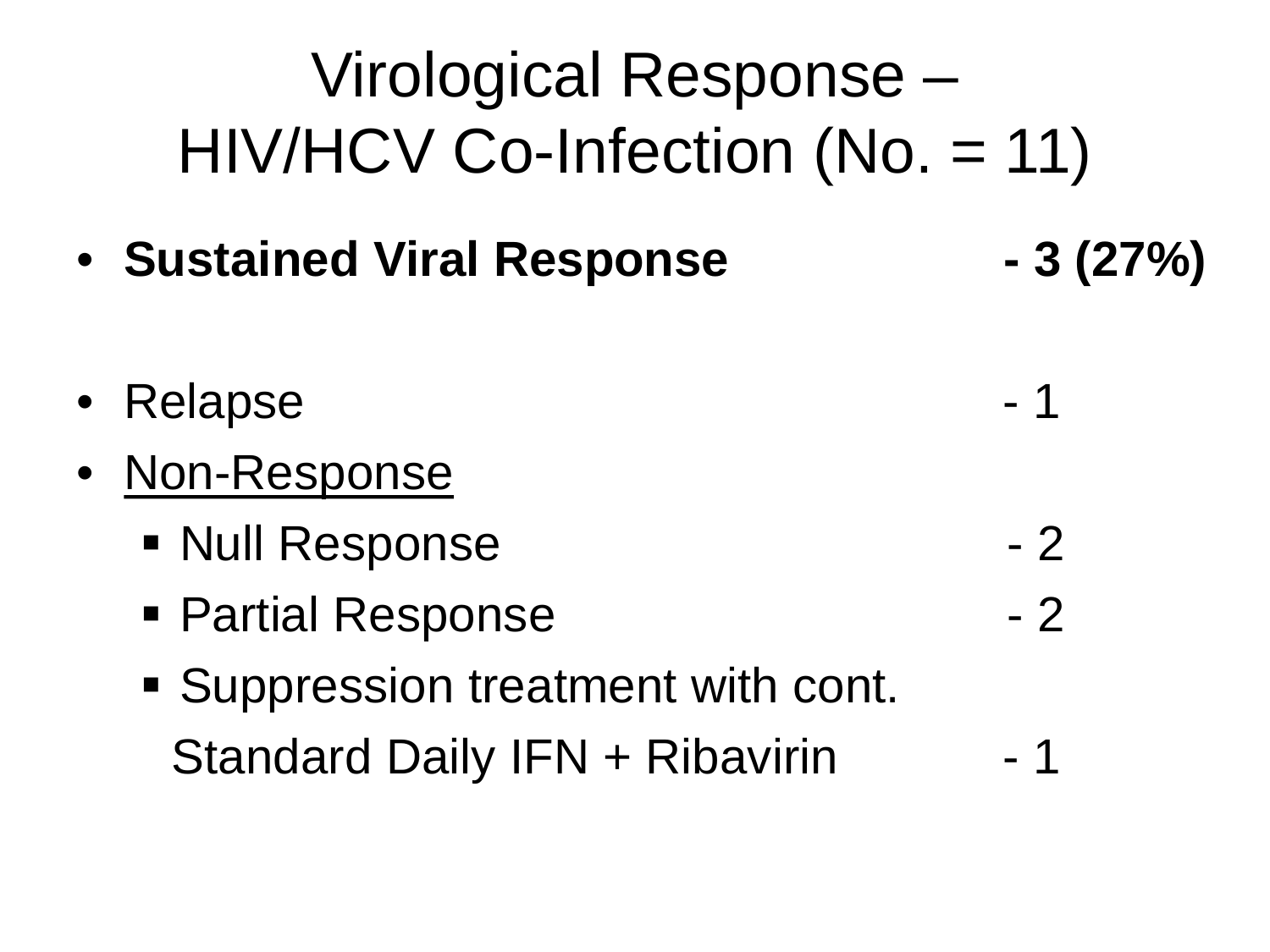#### Adverse Effects - Anemia

- Significant anemia (Hb <10 mg/dL) occurred in:
	- $\blacksquare$  HCV mono-infection 12 (24%)
	- HIV/HCV co-infection 2 (18%)
- Patients did not report:
	- **Increase in bleeding episodes**
	- More frequent use of coagulation factors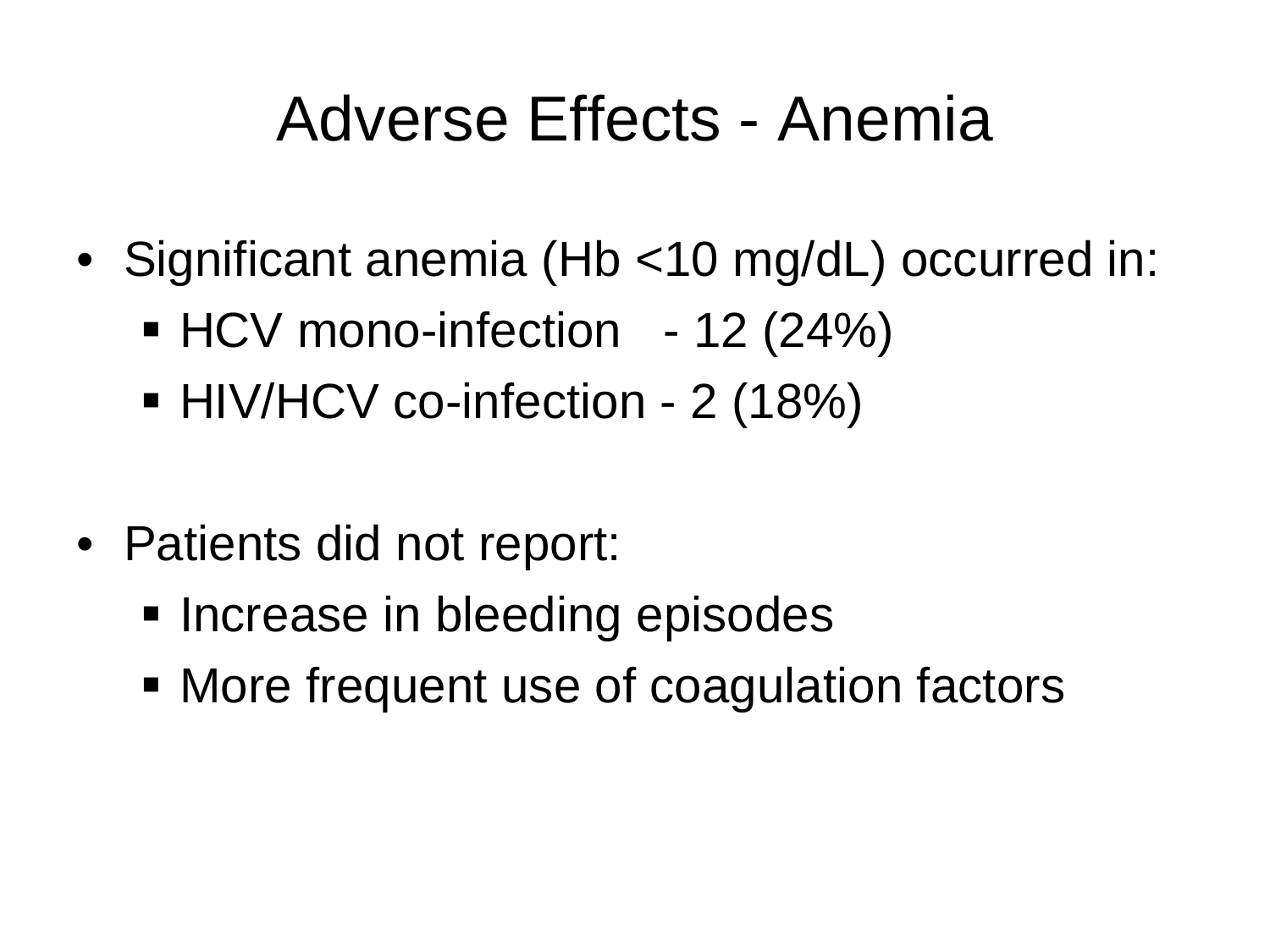## Treatment Discontinuation

- HCV mono-infection 10 (20%)
- HIV/HCV co-infection 2 (18%)
- Major reasons for treatment D/C:
	- Anemia (Including aplastic anemia)
	- Rash
	- **Sepsis**
	- **Depression**
	- **Hepatic encephalopathy**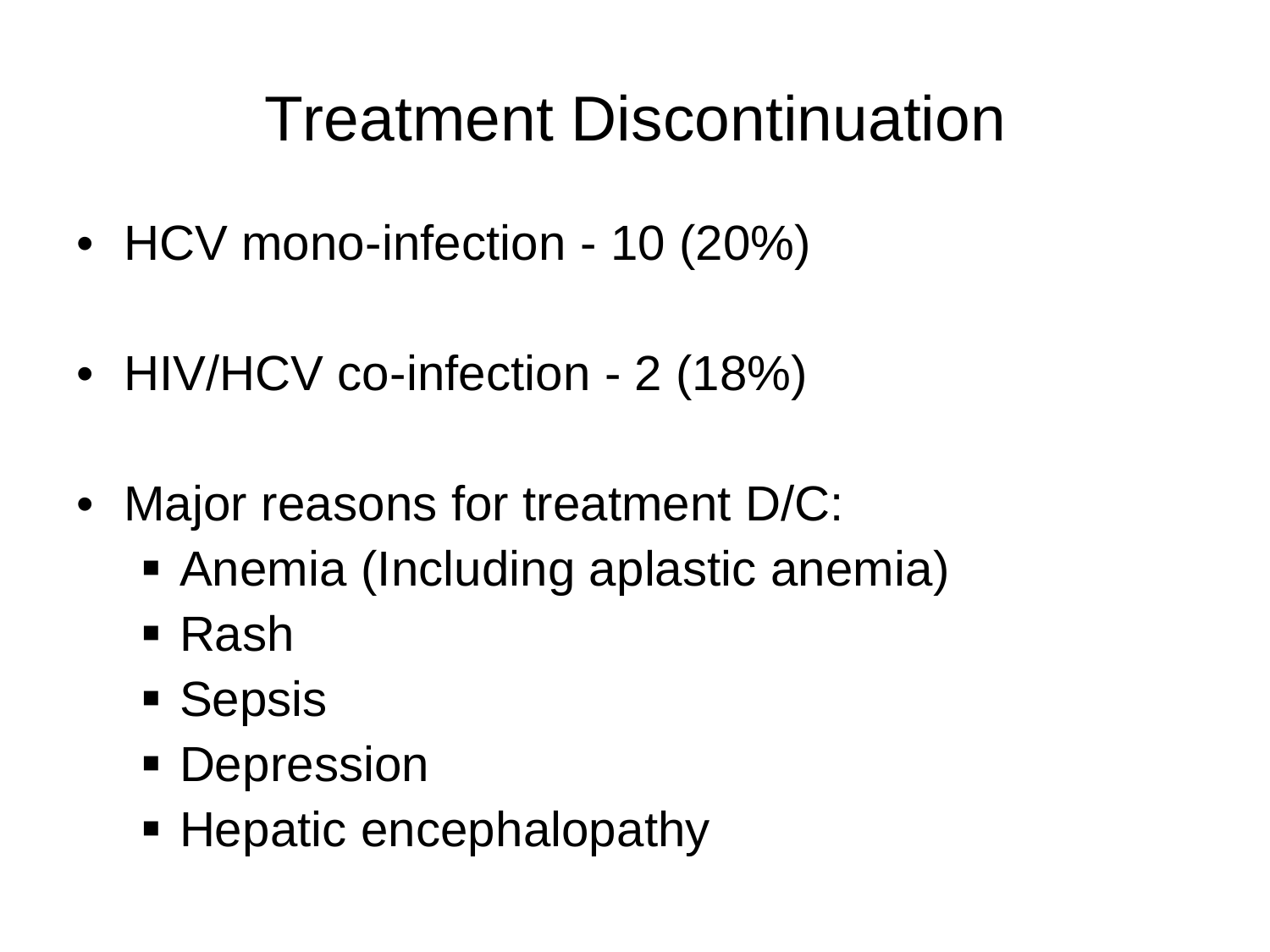## *IL28B* Haplotypes and HCV

- Single-nucleotide polymorphism (SNP) in the region of the *IL28B* gene is:
	- A key predictor of viral response to treatment
	- **Important for spontaneous clearance of HCV**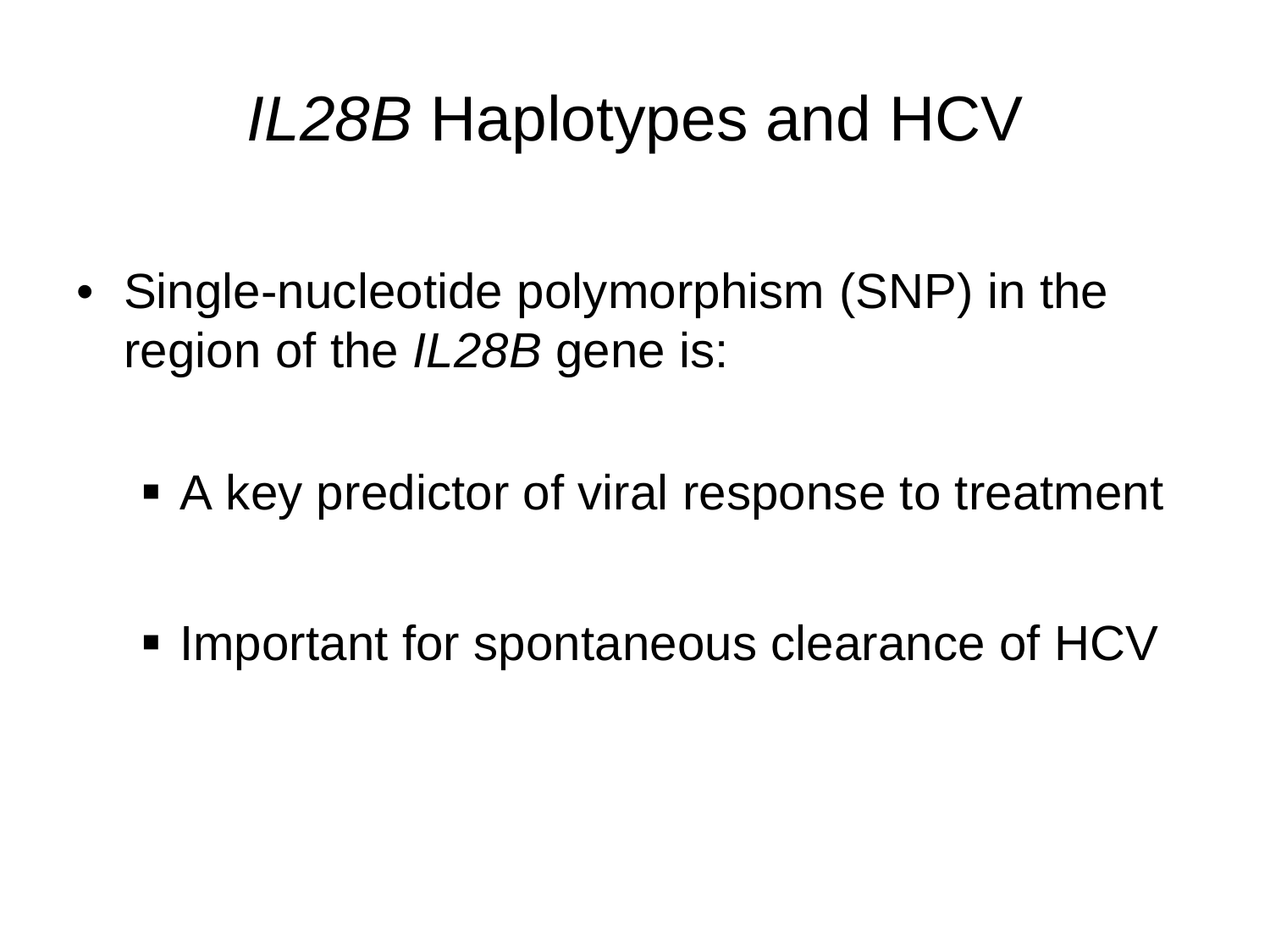## *IL28B* Haplotypes in HIV/HCV Co-Infected Hemophilia Patients

**rs12979860**

 $\Box$  CC  $\Box$  CT  $\Box$  TT



**CC** = Favorable haplotype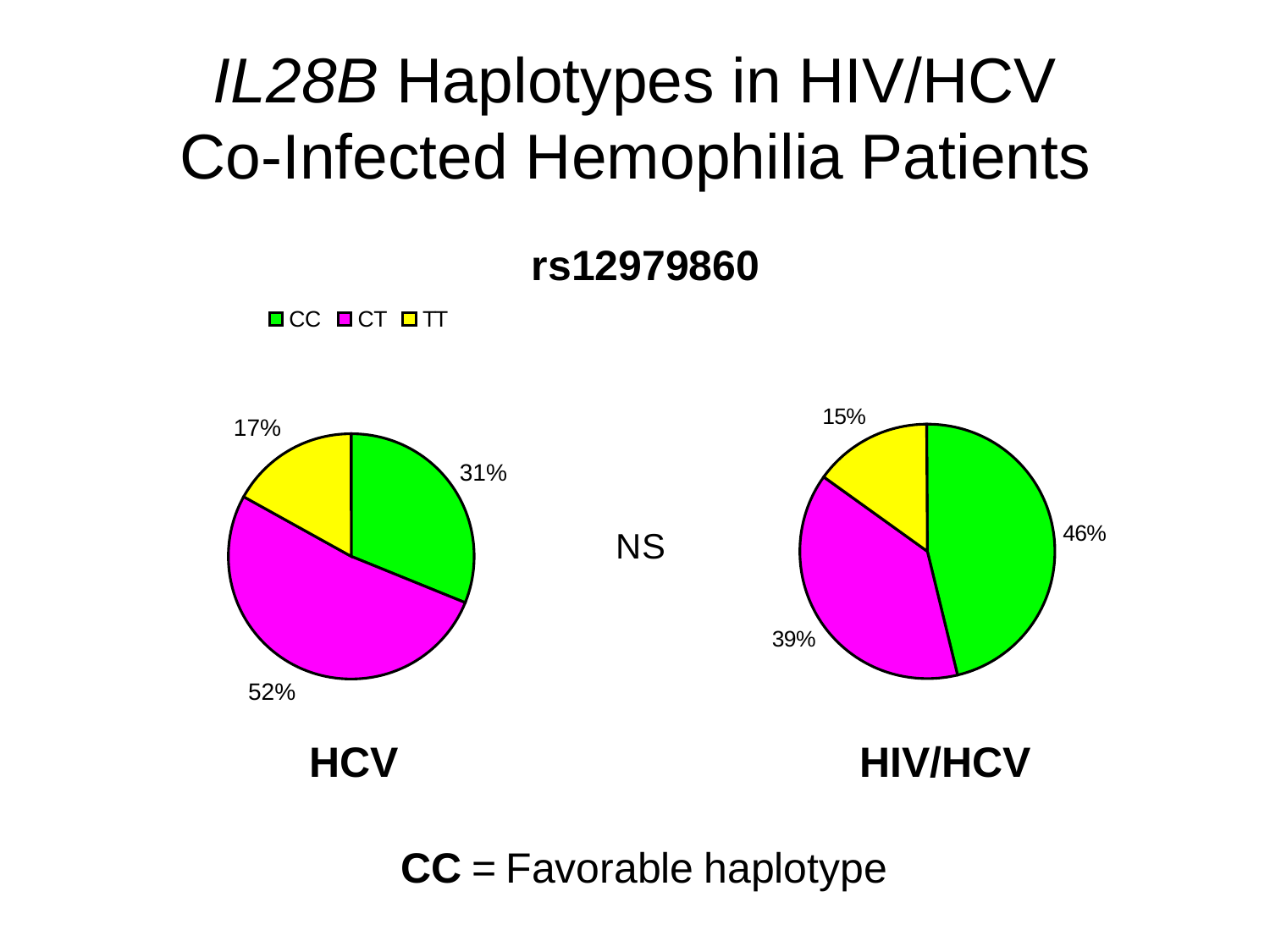## CC Haplotype of rs12979860 and Virological Response

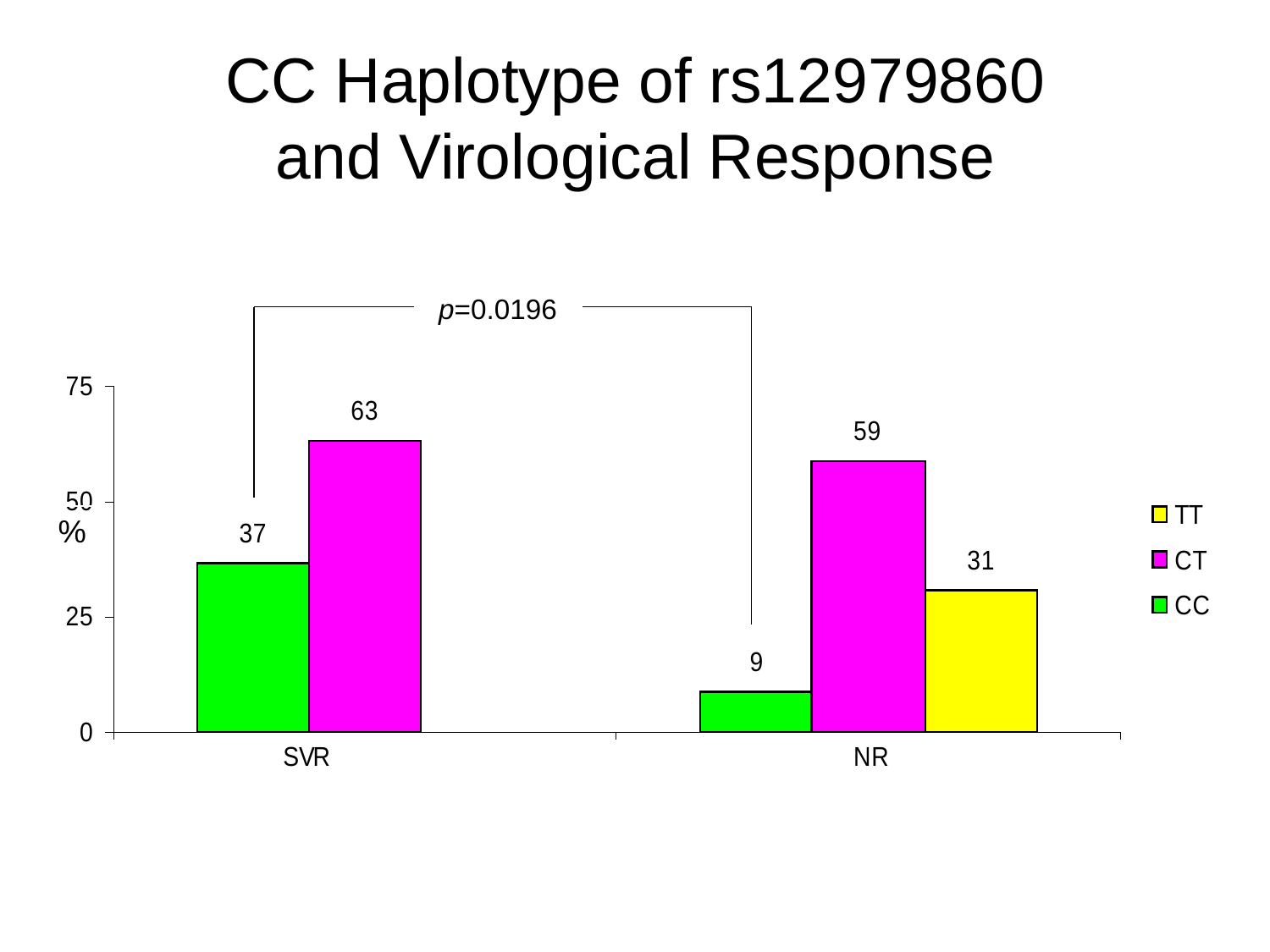# Natural History of HCV and HIV/HCV Infected Hemophilia **Patients**

Impact of Anti-HCV Treatment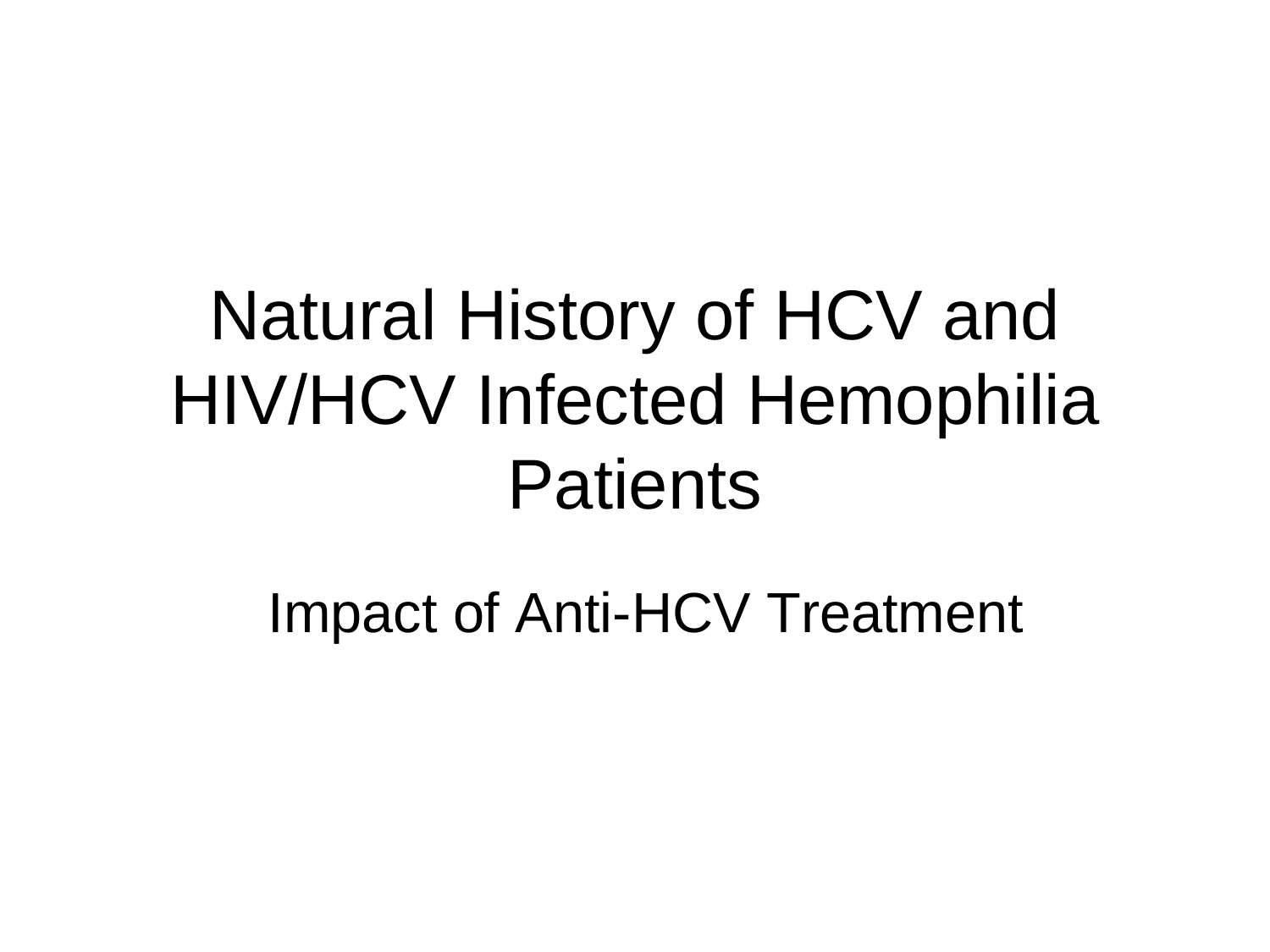#### **Survival Functions**

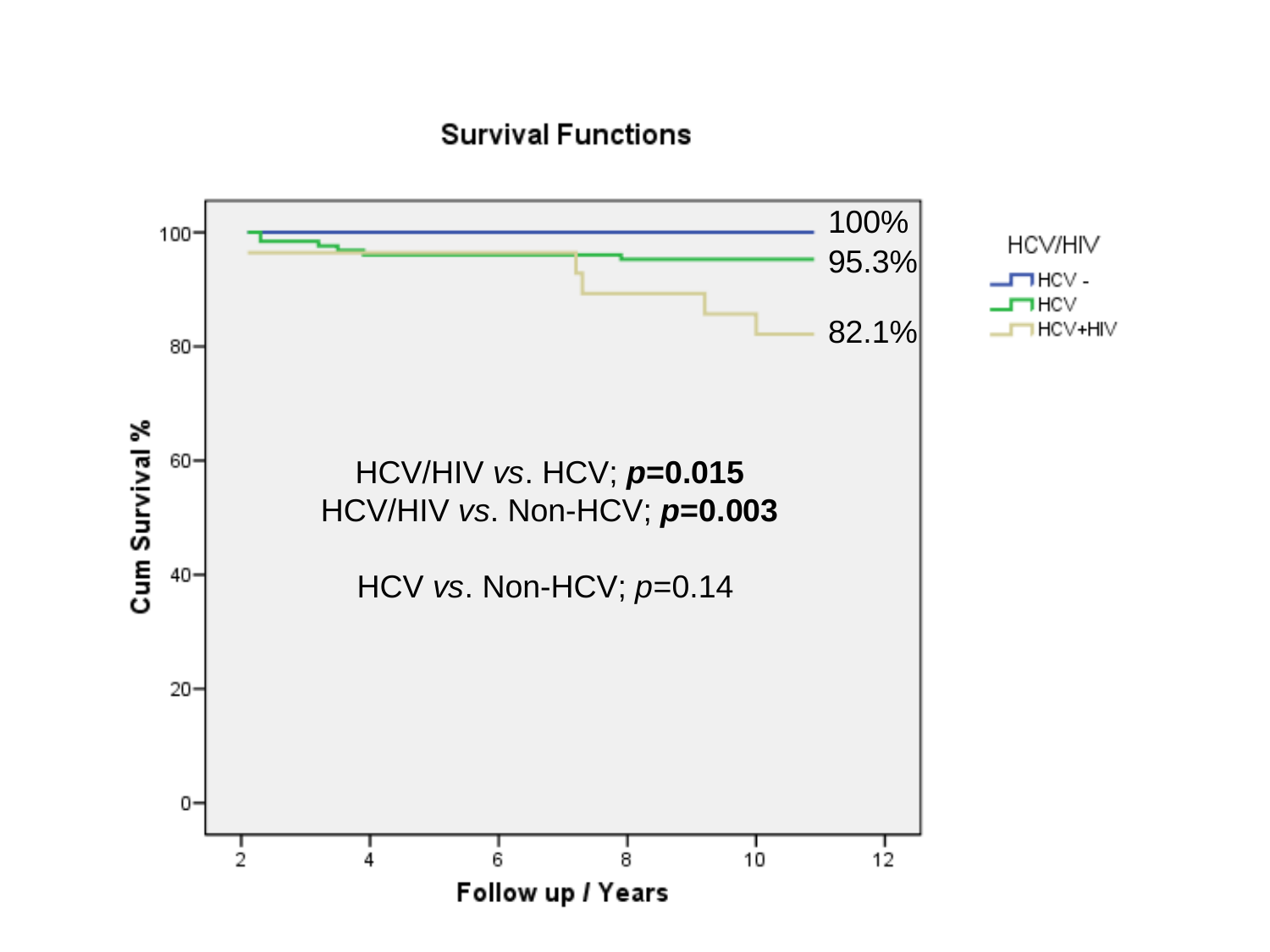**Survival Functions / Hepatic Mortality** 

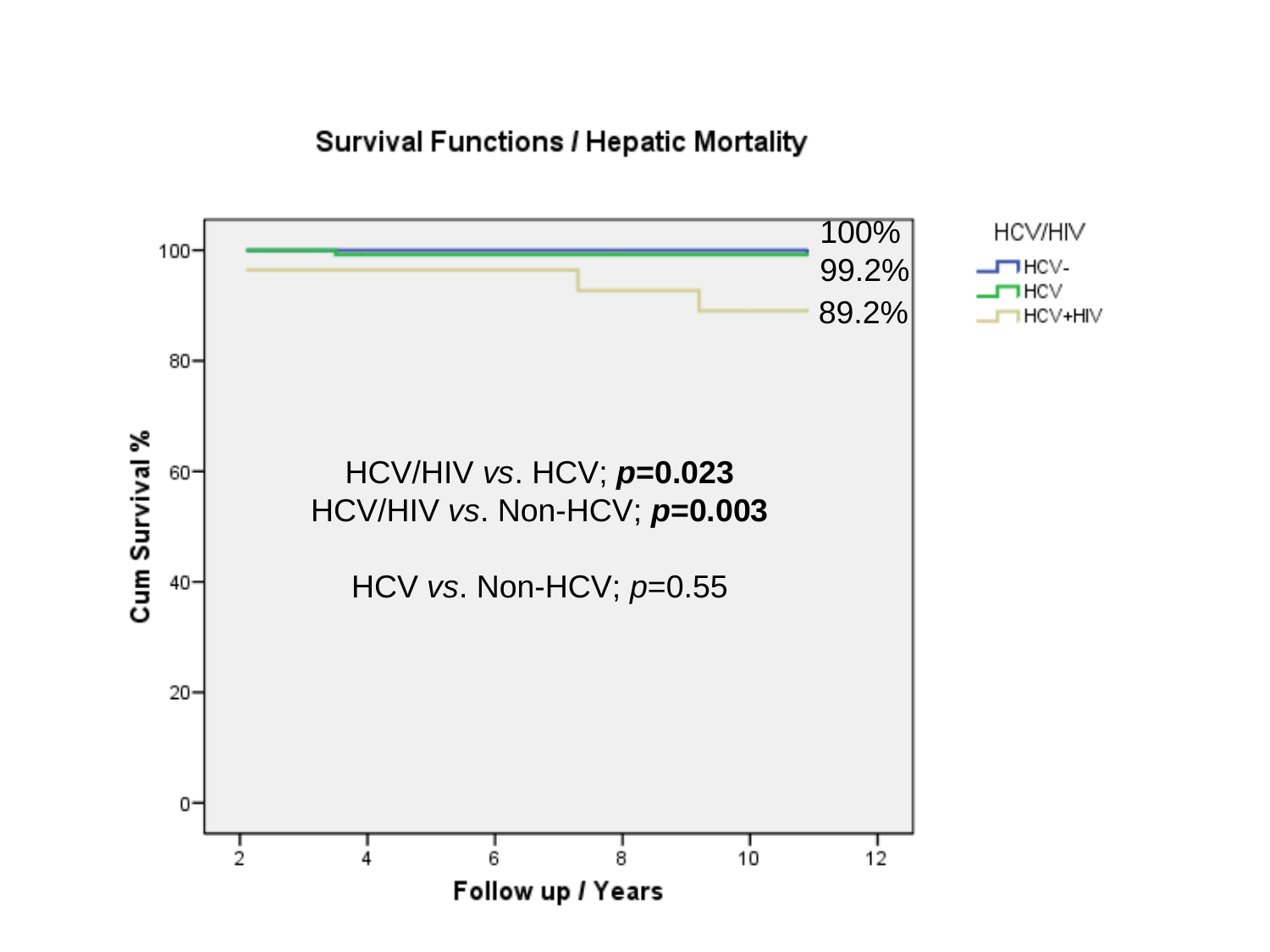#### Causes of Death

|                                | <b>HCV</b>     | <b>HIV/HCV</b> |
|--------------------------------|----------------|----------------|
| <b>End-Stage Liver Disease</b> | 1              | 3              |
| <b>Liver Transplantation</b>   | 1              | 1              |
| <b>Septic Arthritis</b>        | $2^*$          |                |
| <b>Major Bleeding</b>          | $\overline{2}$ |                |
| <b>Suicide</b>                 | 1              |                |
| <b>HIV</b>                     |                | ↿              |
| Dementia                       |                |                |

\*1 with clinical cirrhosis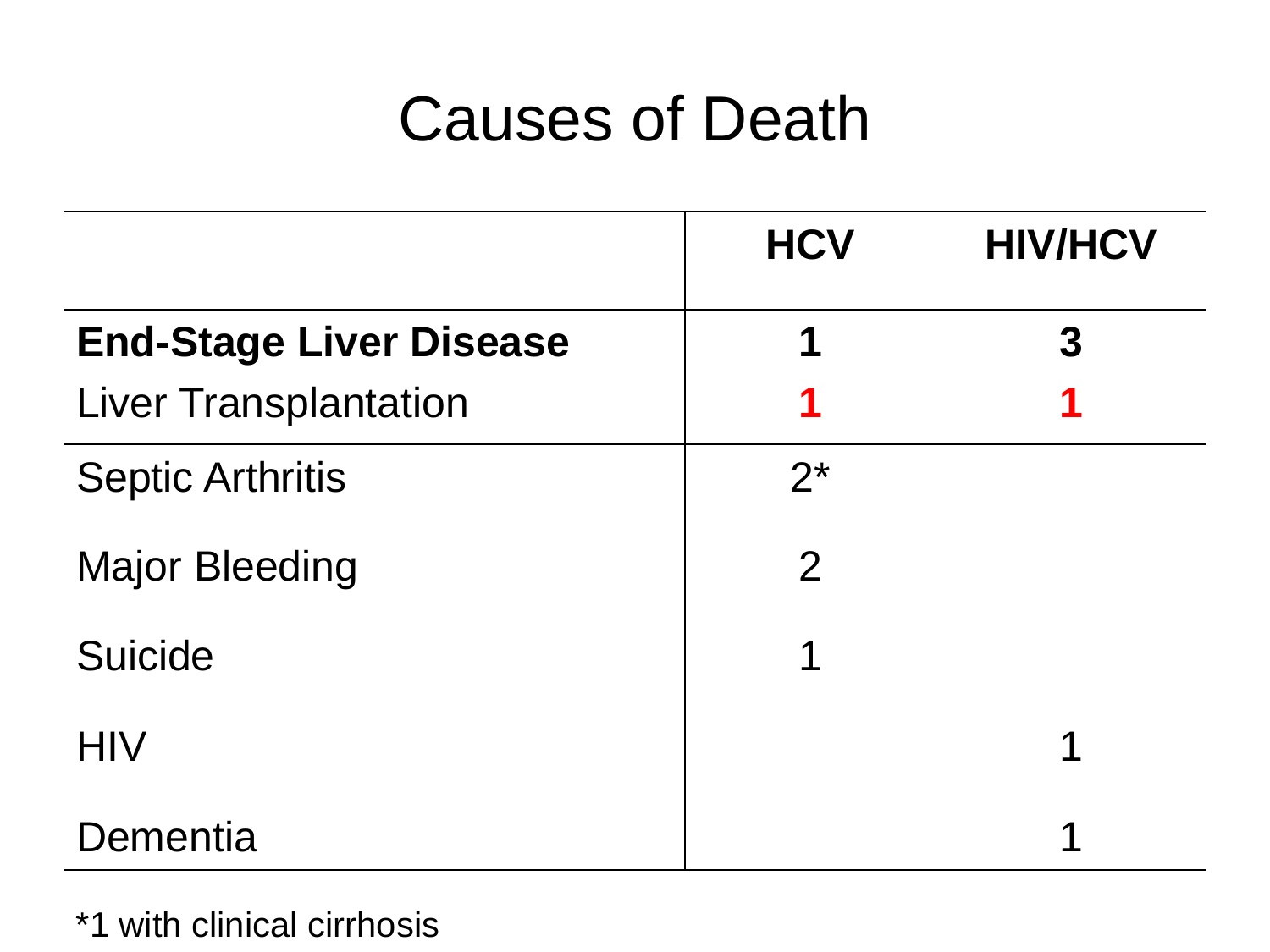| <b>Variables</b>              | <b>Survived</b> | <b>Dead</b>     | <b>RR</b> | 95% CI           | p-value |
|-------------------------------|-----------------|-----------------|-----------|------------------|---------|
| No.                           | 189             | 11              |           |                  |         |
| Age (years)                   | $33.1 \pm 13.4$ | $45.5 \pm 12.8$ |           |                  | 0.006   |
| HCV (%)                       | 76.2            | 100.0           |           |                  | 0.066   |
| HIV (%)                       | 12.2            | 45.5            | 5.120     | 1.674 - 15.651   | 0.002   |
| Severe Hemophilia (%)         | 75.1            | 100.0           |           |                  | 0.59    |
| <b>Clinical Cirrhosis (%)</b> | 2.1             | 45.5            | 17.685    | $6.633 - 47.150$ | < 0.000 |
| High Viral Load* (%)          | 53.3            | 50.0            | 0.859     | $0.260 - 2.840$  | 0.803   |
| F3-F4 (by FT**) $(\%)$        | 35.4            | 75.0            | 5.957     | $0.575 - 49.892$ | 0.097   |
| Treated $(\%)$                | 41.0            | 27.3            | 0.563     | $0.155 - 2.038$  | 0.371   |
| SVR $(%)$                     | 40.7            | 33.3            | 0.740     | $0.071 - 7.730$  | 0.8     |
| Genotype $1$ $(\%)$           | 81.3            | 50.0            | 0.263     | $0.081 - 0.851$  | 0.019   |

\*≥800,000 IU/mL; FT-FibroTest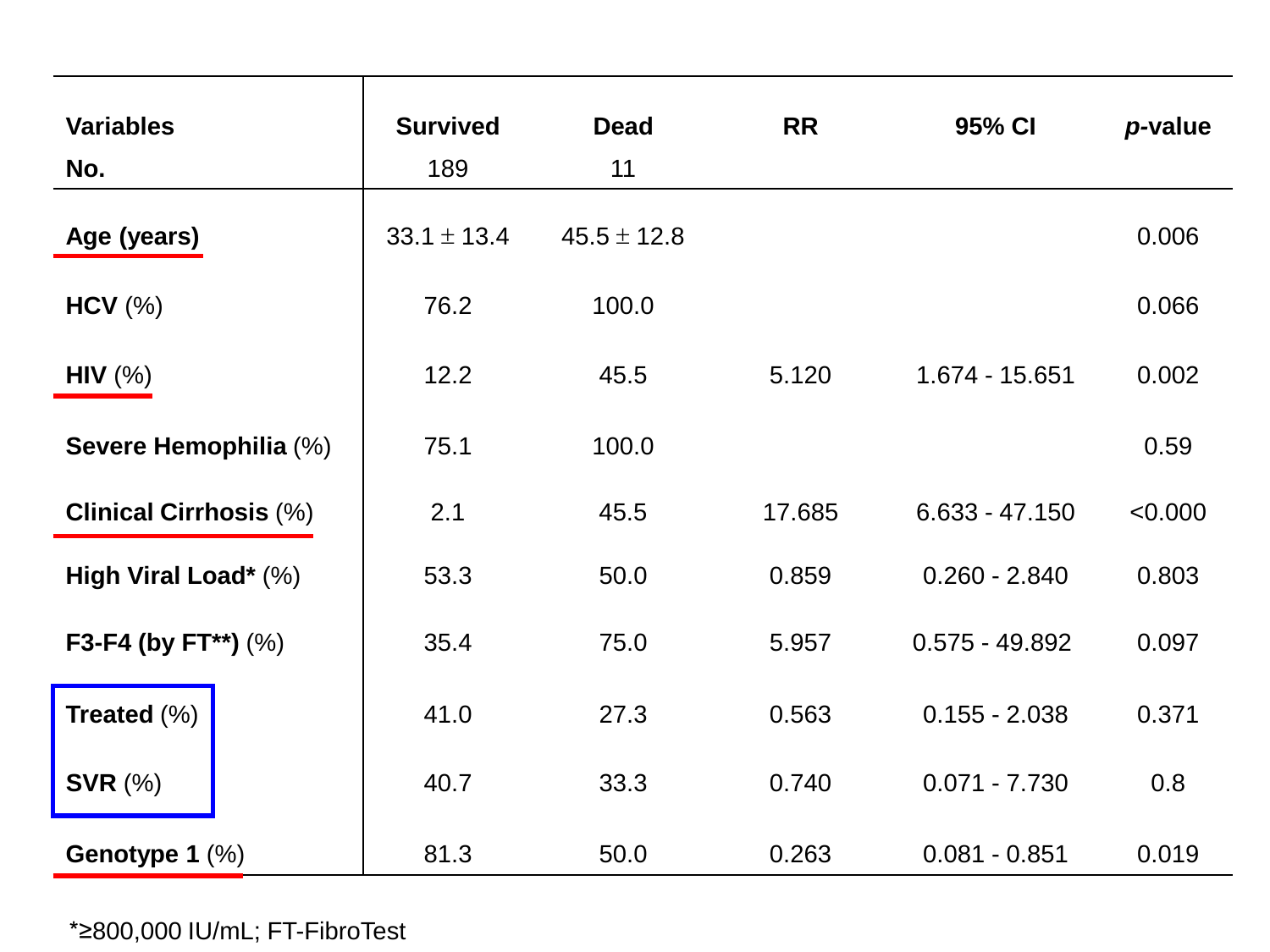# HCV and HIV/HCV in Hemophilia - Summary

- The majority of hemophilia patients born <1986 are infected with HCV
- ~15% are HIV/HCV co-infected
- All hemophilia patients with HIV were exposed to HCV
	- Suggesting that hemophilia patients contracted HCV first
- The majority HIV/HCV co-infected have severe hemophilia and received coagulation factors before 1987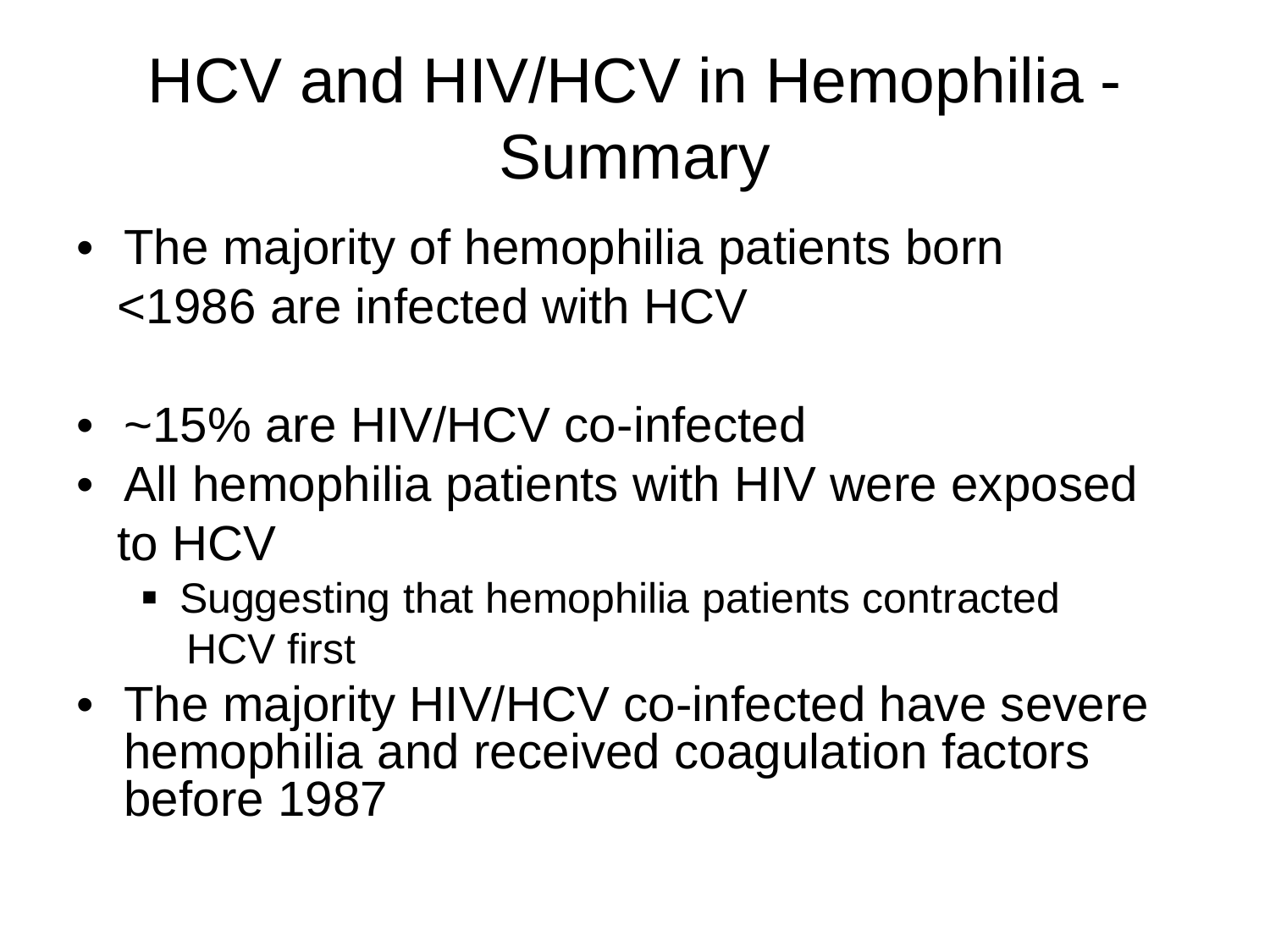# HCV and HIV/HCV in Hemophilia - Summary

- Non-invasive monitoring of liver disease is feasible and a desirable method to prioritize treatment and assess disease progression
- The success rate anti-HCV treatment was inferior compared with other reports
- The prognosis of HIV/HCV co-infected is worse than of HCV mono-infected hemophilia patients
	- **Mainly due to liver related mortality**